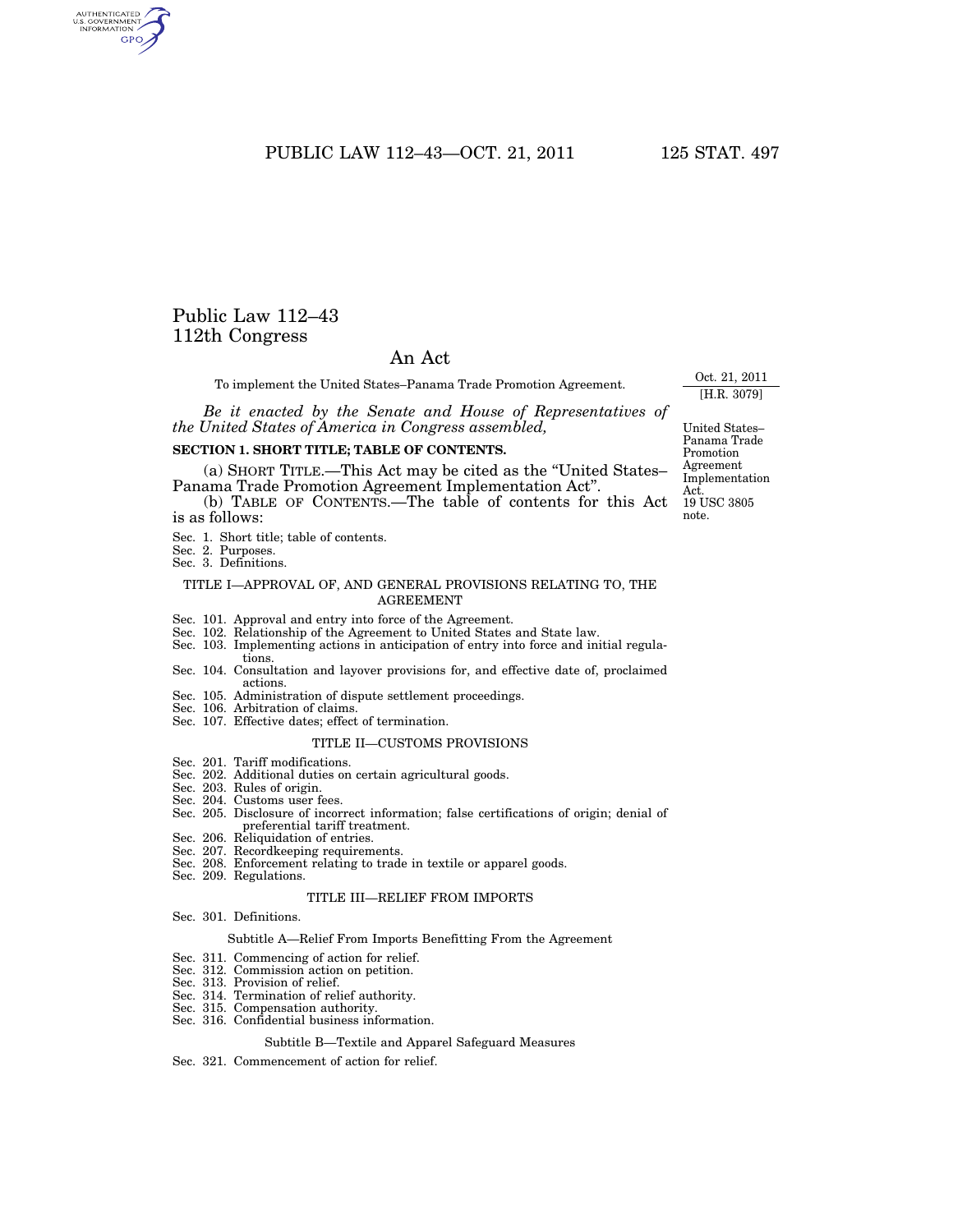- Sec. 322. Determination and provision of relief.
- Sec. 323. Period of relief.
- Sec. 324. Articles exempt from relief. Sec. 325. Rate after termination of import relief.
- Sec. 326. Termination of relief authority.
- Sec. 327. Compensation authority.
- Sec. 328. Confidential business information.

#### Subtitle C—Cases Under Title II of the Trade Act of 1974

Sec. 331. Findings and action on Panamanian articles.

#### TITLE IV—MISCELLANEOUS

- Sec. 401. Eligible products.
- Sec. 402. Modification to the Caribbean Basin Economic Recovery Act.

#### TITLE V—OFFSETS

- Sec. 501. Extension of customs user fees.
- Sec. 502. Time for payment of corporate estimated taxes.

#### **SEC. 2. PURPOSES.**

The purposes of this Act are—

(1) to approve and implement the free trade agreement between the United States and Panama entered into under the authority of section 2103(b) of the Bipartisan Trade Promotion Authority Act of 2002 (19 U.S.C. 3803(b));

(2) to strengthen and develop economic relations between the United States and Panama for their mutual benefit;

(3) to establish free trade between the United States and Panama through the reduction and elimination of barriers to trade in goods and services and to investment; and

(4) to lay the foundation for further cooperation to expand and enhance the benefits of the Agreement.

#### **SEC. 3. DEFINITIONS.**

In this Act:

(1) AGREEMENT.—The term "Agreement" means the United States–Panama Trade Promotion Agreement approved by Congress under section 101(a)(1).

(2) COMMISSION.—The term ''Commission'' means the United States International Trade Commission.

(3) HTS.—The term ''HTS'' means the Harmonized Tariff Schedule of the United States.

(4) TEXTILE OR APPAREL GOOD.—The term ''textile or apparel good'' means a good listed in the Annex to the Agreement on Textiles and Clothing referred to in section  $101(\bar{d})(4)$ of the Uruguay Round Agreements Act (19 U.S.C. 3511(d)(4)), other than a good listed in Annex 3.30 of the Agreement.

# **TITLE I—APPROVAL OF, AND GENERAL PROVISIONS RELATING TO, THE AGREEMENT**

#### **SEC. 101. APPROVAL AND ENTRY INTO FORCE OF THE AGREEMENT.**

(a) APPROVAL OF AGREEMENT AND STATEMENT OF ADMINISTRA-TIVE ACTION.—Pursuant to section 2105 of the Bipartisan Trade Promotion Authority Act of 2002 (19 U.S.C. 3805) and section 151 of the Trade Act of 1974 (19 U.S.C. 2191), Congress approves—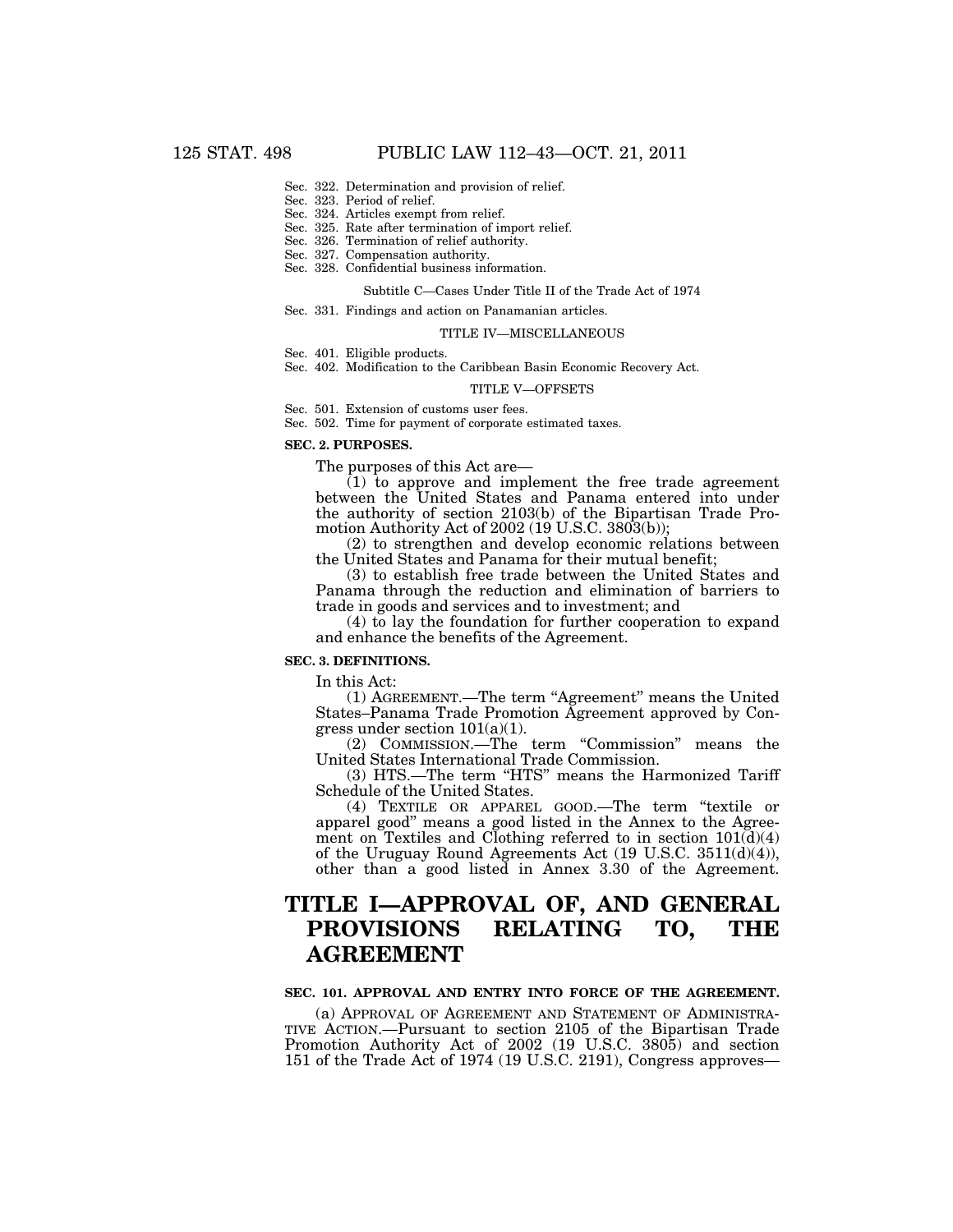(1) the United States–Panama Trade Promotion Agreement entered into on June 28, 2007, with the Government of Panama and submitted to Congress on October 3, 2011; and

(2) the statement of administrative action proposed to implement the Agreement that was submitted to Congress on October 3, 2011.<br>(b) CONDITIONS FOR ENTRY INTO FORCE OF THE AGREEMENT.—

At such time as the President determines that Panama has taken measures necessary to comply with those provisions of the Agreement that are to take effect on the date on which the Agreement enters into force, the President is authorized to exchange notes with the Government of Panama providing for the entry into force, on or after January 1, 2012, of the Agreement with respect to the United States.

#### **SEC. 102. RELATIONSHIP OF THE AGREEMENT TO UNITED STATES AND STATE LAW.**

(a) RELATIONSHIP OF AGREEMENT TO UNITED STATES LAW.—

(1) UNITED STATES LAW TO PREVAIL IN CONFLICT.—No provision of the Agreement, nor the application of any such provision to any person or circumstance, which is inconsistent with any law of the United States shall have effect.

(2) CONSTRUCTION.—Nothing in this Act shall be construed—

(A) to amend or modify any law of the United States, or

(B) to limit any authority conferred under any law of the United States,

unless specifically provided for in this Act.

(b) RELATIONSHIP OF AGREEMENT TO STATE LAW.—

(1) LEGAL CHALLENGE.—No State law, or the application thereof, may be declared invalid as to any person or circumstance on the ground that the provision or application is inconsistent with the Agreement, except in an action brought by the United States for the purpose of declaring such law or application invalid.

(2) DEFINITION OF STATE LAW.—For purposes of this subsection, the term "State law" includes-

(A) any law of a political subdivision of a State; and (B) any State law regulating or taxing the business of insurance.

(c) EFFECT OF AGREEMENT WITH RESPECT TO PRIVATE REM-EDIES.—No person other than the United States—

(1) shall have any cause of action or defense under the Agreement or by virtue of congressional approval thereof; or

(2) may challenge, in any action brought under any provision of law, any action or inaction by any department, agency, or other instrumentality of the United States, any State, or any political subdivision of a State, on the ground that such action or inaction is inconsistent with the Agreement.

#### **SEC. 103. IMPLEMENTING ACTIONS IN ANTICIPATION OF ENTRY INTO FORCE AND INITIAL REGULATIONS.**

(a) IMPLEMENTING ACTIONS.—

(1) PROCLAMATION AUTHORITY.—After the date of the enactment of this Act—

(A) the President may proclaim such actions, and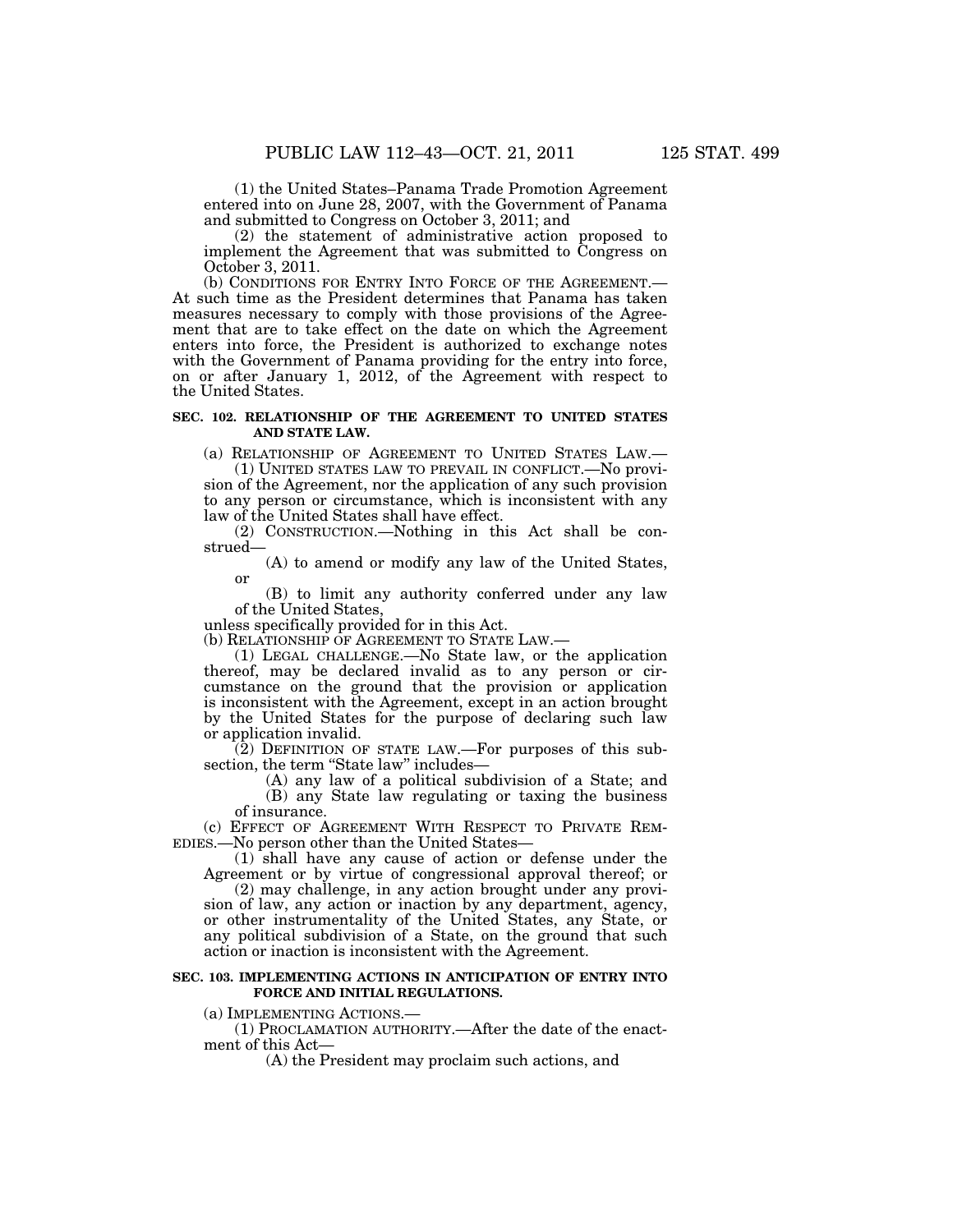(B) other appropriate officers of the United States Government may issue such regulations,

as may be necessary to ensure that any provision of this Act, or amendment made by this Act, that takes effect on the date on which the Agreement enters into force is appropriately implemented on such date, but no such proclamation or regulation may have an effective date earlier than the date on which the Agreement enters into force.

(2) EFFECTIVE DATE OF CERTAIN PROCLAIMED ACTIONS.— Any action proclaimed by the President under the authority of this Act that is not subject to the consultation and layover provisions under section 104 may not take effect before the 15th day after the date on which the text of the proclamation is published in the Federal Register.

(3) WAIVER OF 15-DAY RESTRICTION.—The 15-day restriction contained in paragraph (2) on the taking effect of proclaimed actions is waived to the extent that the application of such restriction would prevent the taking effect on the date the Agreement enters into force of any action proclaimed under this section.

(b) INITIAL REGULATIONS.—Initial regulations necessary or appropriate to carry out the actions required by or authorized under this Act or proposed in the statement of administrative action submitted under section  $101(a)(2)$  to implement the Agreement shall, to the maximum extent feasible, be issued within 1 year after the date on which the Agreement enters into force. In the case of any implementing action that takes effect on a date after the date on which the Agreement enters into force, initial regulations to carry out that action shall, to the maximum extent feasible, be issued within 1 year after such effective date.

#### President.

#### **SEC. 104. CONSULTATION AND LAYOVER PROVISIONS FOR, AND EFFEC-TIVE DATE OF, PROCLAIMED ACTIONS.**

If a provision of this Act provides that the implementation of an action by the President by proclamation is subject to the consultation and layover requirements of this section, such action may be proclaimed only if—

(1) the President has obtained advice regarding the proposed action from—

(A) the appropriate advisory committees established under section 135 of the Trade Act of 1974 (19 U.S.C. 2155); and

(B) the Commission;

(2) the President has submitted to the Committee on Finance of the Senate and the Committee on Ways and Means of the House of Representatives a report that sets forth—

(A) the action proposed to be proclaimed and the reasons therefor; and

(B) the advice obtained under paragraph (1);

(3) a period of 60 calendar days, beginning on the first day on which the requirements set forth in paragraphs (1) and (2) have been met, has expired; and

(4) the President has consulted with the committees referred to in paragraph (2) regarding the proposed action during the period referred to in paragraph (3).

Reports.

Time period.

Deadlines.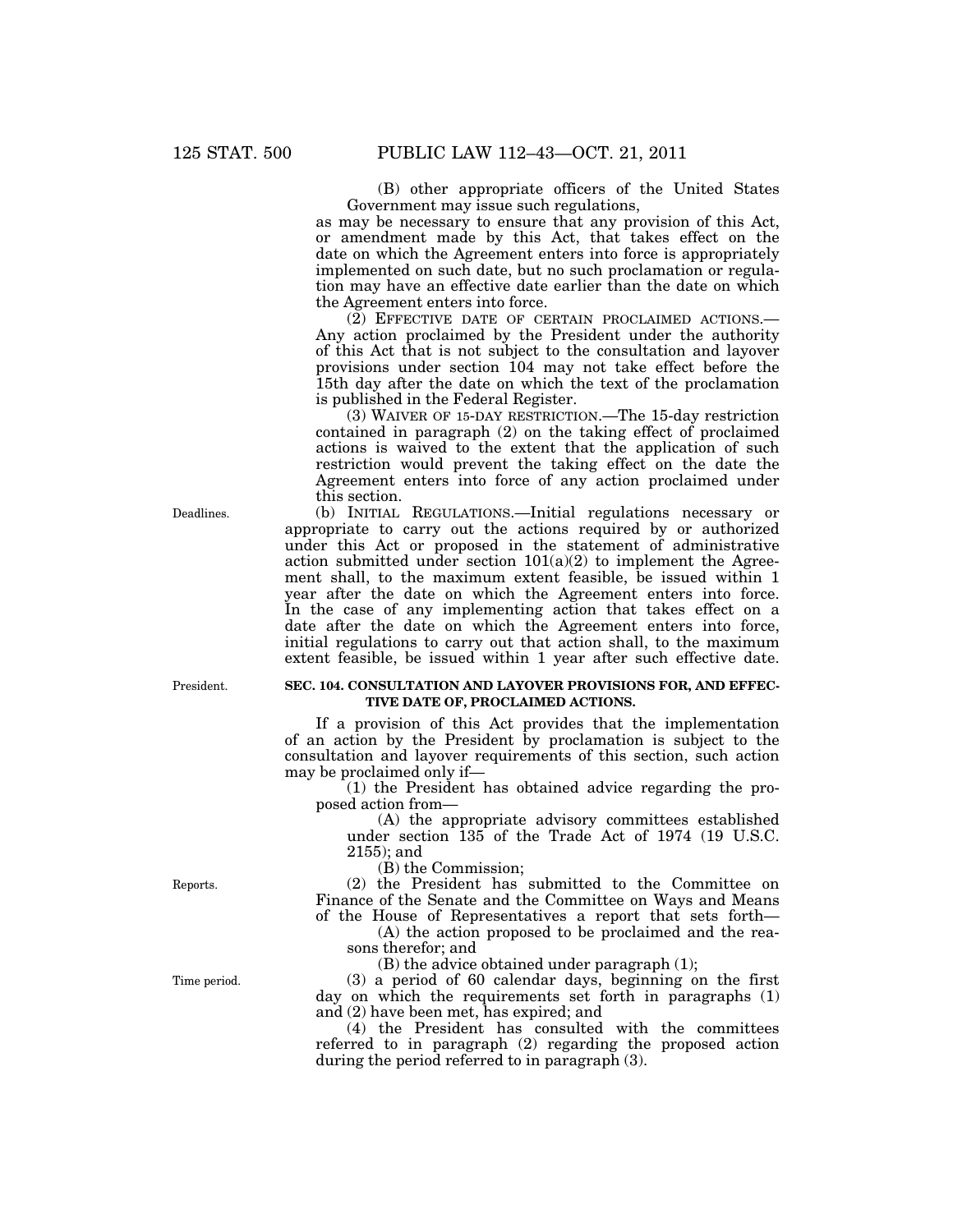#### **SEC. 105. ADMINISTRATION OF DISPUTE SETTLEMENT PROCEEDINGS.**

(a) ESTABLISHMENT OR DESIGNATION OF OFFICE.—The President President. is authorized to establish or designate within the Department of Commerce an office that shall be responsible for providing administrative assistance to panels established under chapter 20 of the Agreement. The office shall not be considered to be an agency for purposes of section 552 of title 5, United States Code.

(b) AUTHORIZATION OF APPROPRIATIONS.—There are authorized to be appropriated for each fiscal year after fiscal year 2011 to the Department of Commerce up to \$150,000 for the establishment and operations of the office established or designated under subsection (a) and for the payment of the United States share of the expenses of panels established under chapter 20 of the Agreement.

#### **SEC. 106. ARBITRATION OF CLAIMS.**

The United States is authorized to resolve any claim against the United States covered by article  $10.16.1(a)(i)(C)$  or article 10.16.1(b)(i)(C) of the Agreement, pursuant to the Investor-State Dispute Settlement procedures set forth in section B of chapter 10 of the Agreement.

#### **SEC. 107. EFFECTIVE DATES; EFFECT OF TERMINATION.**

(a) EFFECTIVE DATES.—Except as provided in subsection (b), this Act and the amendments made by this Act take effect on the date on which the Agreement enters into force.

(b) EXCEPTIONS.—

(1) IN GENERAL.—Sections 1 through 3, this title, and title V take effect on the date of the enactment of this Act.

(2) CERTAIN AMENDATORY PROVISIONS.—The amendments made by sections 204, 205, 207, and 401 of this Act take effect on the date of the enactment of this Act and apply with respect to Panama on the date on which the Agreement enters into force.

(c) TERMINATION OF THE AGREEMENT.—On the date on which the Agreement terminates, this Act (other than this subsection and title V) and the amendments made by this Act (other than the amendments made by title V) shall cease to have effect.

# **TITLE II—CUSTOMS PROVISIONS**

#### **SEC. 201. TARIFF MODIFICATIONS.**

(a) TARIFF MODIFICATIONS PROVIDED FOR IN THE AGREEMENT.— President.

(1) PROCLAMATION AUTHORITY.—The President may proclaim—

(A) such modifications or continuation of any duty, (B) such continuation of duty-free or excise treatment,

or

(C) such additional duties,

as the President determines to be necessary or appropriate to carry out or apply articles 3.3, 3.5, 3.6, 3.26, 3.27, 3.28, and 3.29, and Annex 3.3, of the Agreement.

(2) EFFECT ON GSP STATUS.—Notwithstanding section 502(a)(1) of the Trade Act of 1974 (19 U.S.C. 2462(a)(1)), the President shall, on the date on which the Agreement enters into force, terminate the designation of Panama as a beneficiary

Applicability.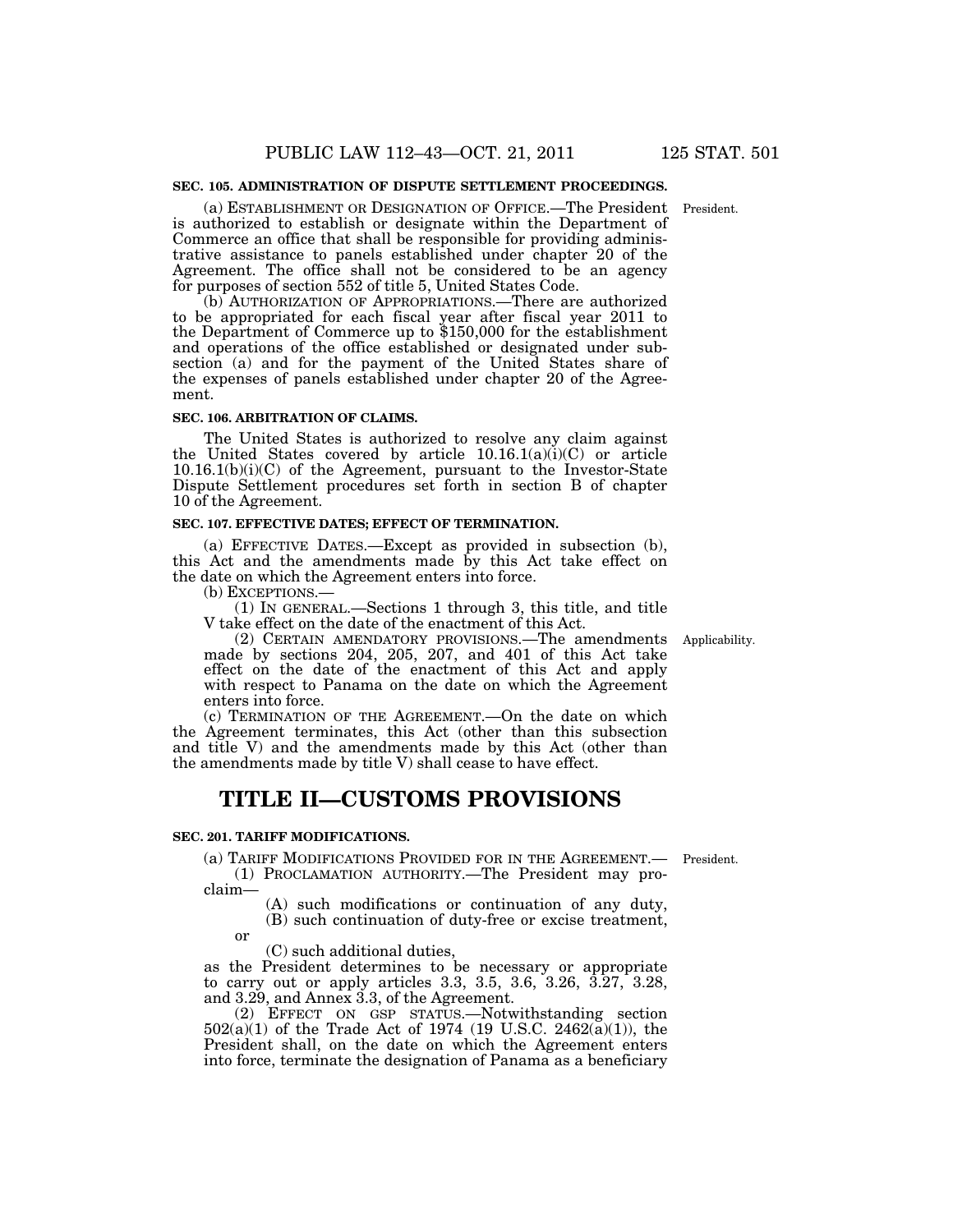developing country for purposes of title V of the Trade Act of 1974 (19 U.S.C. 2461 et seq.).

(3) EFFECT ON CBERA STATUS.—

(A) IN GENERAL.—Notwithstanding section 212(a) of the Caribbean Basin Economic Recovery Act (19 U.S.C.  $2702(a)$ , the President shall, on the date on which the Agreement enters into force, terminate the designation of Panama as a beneficiary country for purposes of that Act.

(B) EXCEPTION.—Notwithstanding subparagraph (A), Panama shall be considered a beneficiary country under section 212(a) of the Caribbean Basin Economic Recovery Act, for purposes of—

(i) sections  $771(7)(G)(ii)(III)$  and  $771(7)(H)$  of the Tariff Act of 1930 (19 U.S.C. 1677(7)(G)(ii)(III) and 1677(7)(H));

(ii) the duty-free treatment provided under paragraph 4 of the General Notes to the Schedule of the United States to Annex 3.3 of the Agreement; and (iii) section  $274(h)(6)(B)$  of the Internal Revenue

Code of 1986. (b) OTHER TARIFF MODIFICATIONS.—Subject to the consultation and layover provisions of section 104, the President may proclaim—

(1) such modifications or continuation of any duty,

(2) such modifications as the United States may agree to with Panama regarding the staging of any duty treatment set forth in Annex 3.3 of the Agreement,

(3) such continuation of duty-free or excise treatment, or (4) such additional duties,

as the President determines to be necessary or appropriate to maintain the general level of reciprocal and mutually advantageous concessions with respect to Panama provided for by the Agreement.

(c) CONVERSION TO AD VALOREM RATES.—For purposes of subsections (a) and (b), with respect to any good for which the base rate in the Schedule of the United States to Annex 3.3 of the Agreement is a specific or compound rate of duty, the President may substitute for the base rate an ad valorem rate that the President determines to be equivalent to the base rate.

(d) TARIFF RATE QUOTAS.—In implementing the tariff rate quotas set forth in Appendix I to the General Notes to the Schedule of the United States to Annex 3.3 of the Agreement, the President shall take such action as may be necessary to ensure that imports of agricultural goods do not disrupt the orderly marketing of commodities in the United States.

#### **SEC. 202. ADDITIONAL DUTIES ON CERTAIN AGRICULTURAL GOODS.**

(a) DEFINITIONS.—In this section:

(1) APPLICABLE NTR (MFN) RATE OF DUTY.—The term "applicable NTR (MFN) rate of duty" means, with respect to a safeguard good, a rate of duty equal to the lowest of—

(A) the base rate in the Schedule of the United States to Annex 3.3 of the Agreement;

(B) the column 1 general rate of duty that would, on the day before the date on which the Agreement enters into force, apply to a good classifiable in the same 8 digit subheading of the HTS as the safeguard good; or

(C) the column 1 general rate of duty that would, at the time the additional duty is imposed under subsection

President.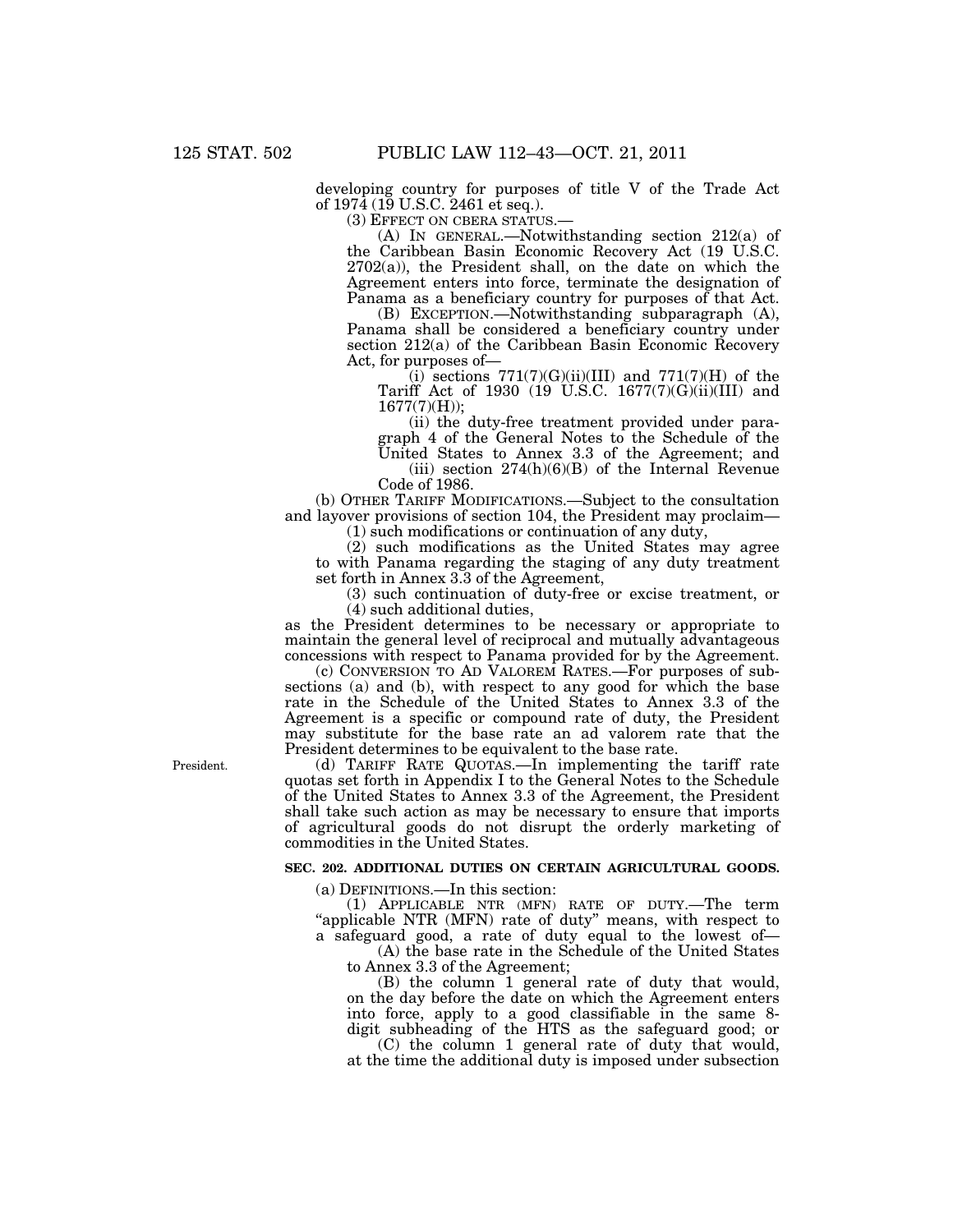(b), apply to a good classifiable in the same 8-digit subheading of the HTS as the safeguard good.

(2) SAFEGUARD GOOD.—The term ''safeguard good'' means a good—

(A) that is included in the Schedule of the United States to Annex 3.17 of the Agreement;

(B) that qualifies as an originating good under section 203; and

(C) for which a claim for preferential tariff treatment under the Agreement has been made.

(3) SCHEDULE RATE OF DUTY.—The term ''schedule rate of duty'' means, with respect to a safeguard good, the rate of duty for that good that is set forth in the Schedule of the United States to Annex 3.3 of the Agreement.

(4) TRIGGER LEVEL.—

(A) IN GENERAL.—The term ''trigger level'' means— (i) in the case of a safeguard good classified under

subheading 0201.10.50, 0201.20.80, 0201.30.80, 0202.10.50, 0202.20.80, or 0202.30.80 of the HTS—

(I) in year 1 of the Agreement, 330 metric tons; and

(II) in year 2 of the Agreement through year 14 of the Agreement, a quantity equal to 110 percent of the trigger level for that safeguard good for the preceding calendar year; and

(ii) in the case of any other safeguard good, 115 percent of the quantity that is provided for that safeguard good in the corresponding calendar year in the applicable table contained in Appendix I to the General Notes to the Schedule of the United States to Annex 3.3 of the Agreement.

(B) RELATIONSHIP TO TABLE.—For purposes of subparagraph (A)(ii), year 1 in the applicable table contained in Appendix I to the General Notes to the Schedule of the United States to Annex 3.3 of the Agreement corresponds to year 1 of the Agreement.

(5) YEAR 1 OF THE AGREEMENT.—The term ''year 1 of the Agreement'' means the period beginning on the date, in a calendar year, on which the Agreement enters into force and ending on December 31 of that calendar year.

(6) YEARS OTHER THAN YEAR 1 OF THE AGREEMENT.—Any reference to a year of the Agreement subsequent to year 1 of the Agreement shall be deemed to be a reference to the corresponding calendar year in which the Agreement is in force.

(b) ADDITIONAL DUTIES ON SAFEGUARD GOODS.—

(1) IN GENERAL.—In addition to any duty proclaimed under subsection (a) or (b) of section 201, the Secretary of the Treasury shall assess a duty, in the amount determined under paragraph (2), on a safeguard good imported into the United States in a calendar year if the Secretary determines that, prior to such importation, the total volume of that safeguard good that is imported into the United States in that calendar year exceeds the trigger level for that good for that calendar year.

(2) CALCULATION OF ADDITIONAL DUTY.—The additional duty on a safeguard good under this subsection shall be—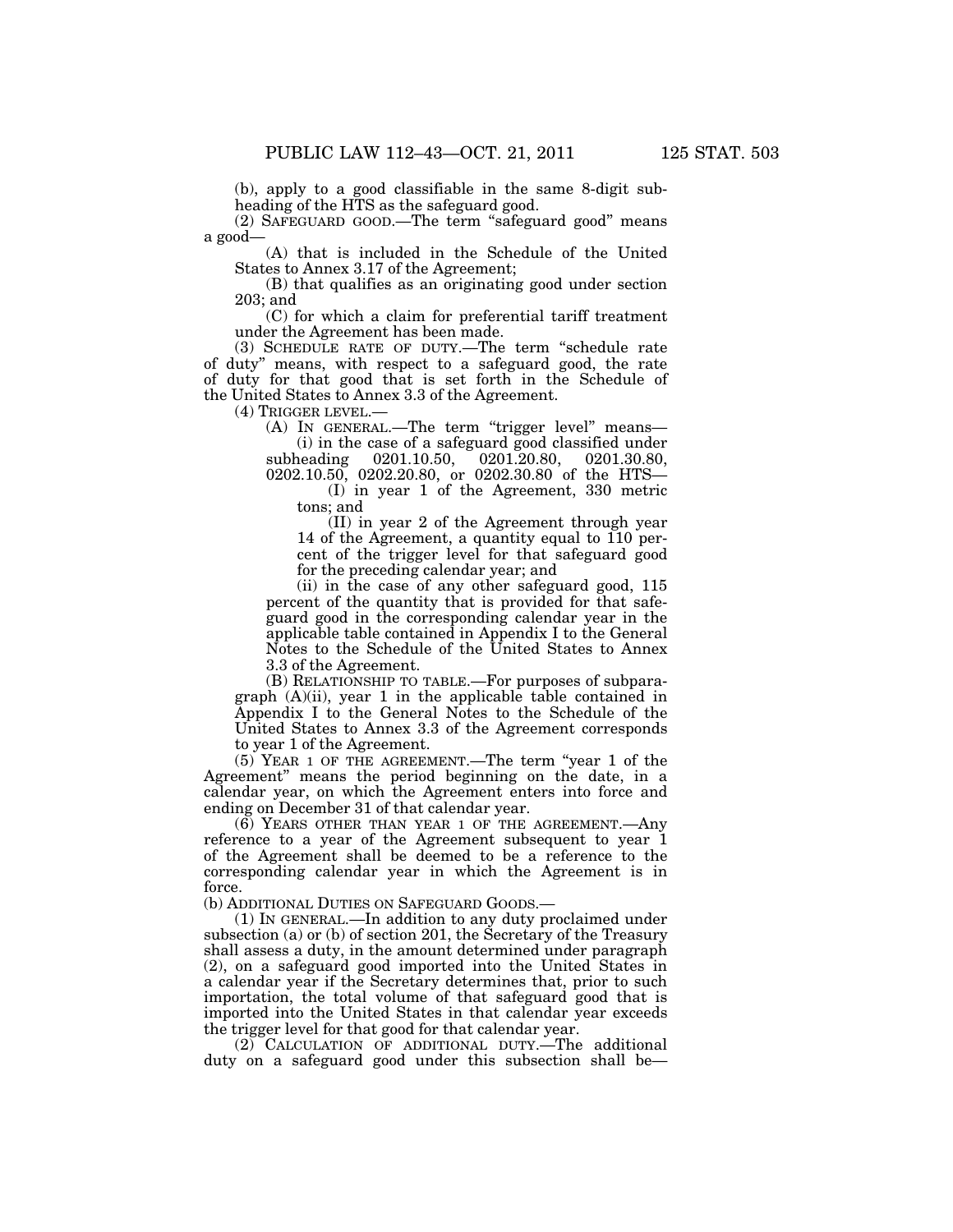(A) in the case of a good classified under subheading 0201.10.50, 0201.20.80, 0201.30.80, 0202.10.50, 0202.20.80, or 0202.30.80 of the HTS—

(i) in year 1 of the Agreement through year 6 of the Agreement, an amount equal to 100 percent of the excess of the applicable NTR (MFN) rate of duty over the schedule rate of duty; and

(ii) in year 7 of the Agreement through year 14 of the Agreement, an amount equal to 50 percent of the excess of the applicable NTR (MFN) rate of duty over the schedule rate of duty;

(B) in the case of a good classified under subheading 0406.10.08, 0406.10.88, 0406.20.91, 0406.30.91, 0406.90.97, or 2105.00.20 of the HTS—

(i) in year 1 of the Agreement through year 11 of the Agreement, an amount equal to 100 percent of the excess of the applicable NTR (MFN) rate of duty over the schedule rate of duty; and

(ii) in year 12 of the Agreement through year 14 of the Agreement, an amount equal to 50 percent of the excess of the applicable NTR (MFN) rate of duty over the schedule rate of duty; and

(C) in the case of any other safeguard good—

(i) in year 1 of the Agreement through year 13 of the Agreement, an amount equal to 100 percent of the excess of the applicable NTR (MFN) rate of duty over the schedule rate of duty; and

(ii) in year 14 of the Agreement through year 16 of the Agreement, an amount equal to 50 percent of the excess of the applicable NTR (MFN) rate of duty over the schedule rate of duty.

(3) NOTICE.—Not later than 60 days after the date on which the Secretary of the Treasury first assesses an additional duty in a calendar year on a good under this subsection, the Secretary shall notify the Government of Panama in writing of such action and shall provide to that Government data supporting the assessment of the additional duty.

(c) EXCEPTIONS.—No additional duty shall be assessed on a good under subsection (b) if, at the time of entry, the good is subject to import relief under—

(1) subtitle A of title III of this Act; or

(2) chapter 1 of title II of the Trade Act of 1974 (19 U.S.C. 2251 et seq.).

(d) TERMINATION.—The assessment of an additional duty on a good under subsection (b) shall cease to apply to that good on the date on which duty-free treatment must be provided to that good under the Schedule of the United States to Annex 3.3 of the Agreement.

#### **SEC. 203. RULES OF ORIGIN.**

(a) APPLICATION AND INTERPRETATION.—In this section:

(1) TARIFF CLASSIFICATION.—The basis for any tariff classification is the HTS.

(2) REFERENCE TO HTS.—Whenever in this section there is a reference to a chapter, heading, or subheading, such reference shall be a reference to a chapter, heading, or subheading of the HTS.

Deadline.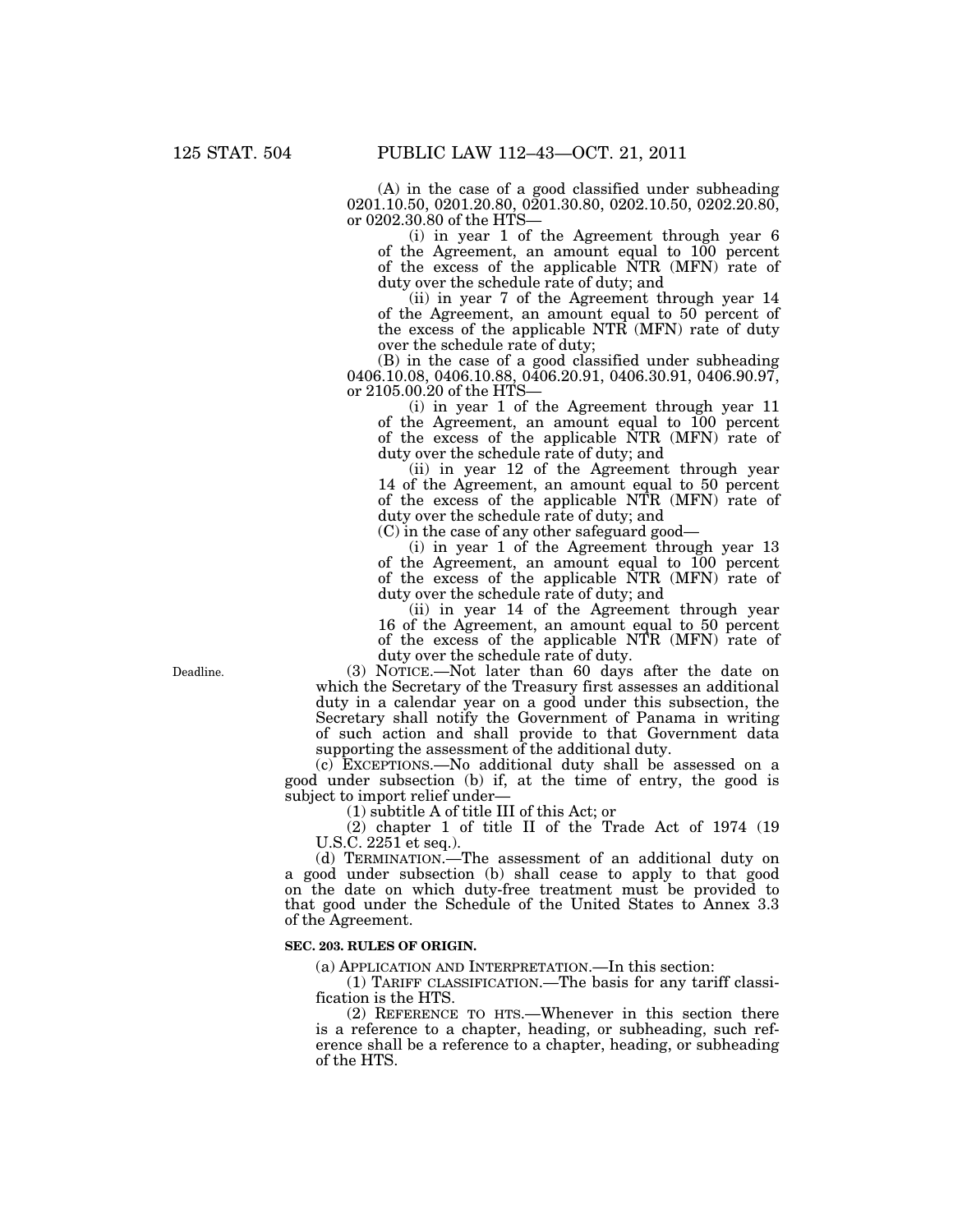(3) COST OR VALUE.—Any cost or value referred to in this section shall be recorded and maintained in accordance with the generally accepted accounting principles applicable in the territory of the country in which the good is produced (whether Panama or the United States).

(b) ORIGINATING GOODS.—For purposes of this Act and for purposes of implementing the preferential tariff treatment provided for under the Agreement, except as otherwise provided in this section, a good is an originating good if-

(1) the good is a good wholly obtained or produced entirely in the territory of Panama, the United States, or both;

(2) the good—

(A) is produced entirely in the territory of Panama, the United States, or both, and—

(i) each of the nonoriginating materials used in the production of the good undergoes an applicable change in tariff classification specified in Annex 4.1 of the Agreement; or

(ii) the good otherwise satisfies any applicable regional value-content or other requirements specified in Annex 4.1 of the Agreement; and

(B) satisfies all other applicable requirements of this section; or

(3) the good is produced entirely in the territory of Panama, the United States, or both, exclusively from materials described in paragraph  $(1)$  or  $(2)$ .

(c) REGIONAL VALUE-CONTENT.—

(1) IN GENERAL.—For purposes of subsection (b)(2), the regional value-content of a good referred to in Annex 4.1 of the Agreement, except for goods to which paragraph (4) applies, shall be calculated by the importer, exporter, or producer of the good, on the basis of the build-down method described in paragraph (2) or the build-up method described in paragraph (3).

(2) BUILD-DOWN METHOD.—

(A) IN GENERAL.—The regional value-content of a good may be calculated on the basis of the following builddown method:

$$
RVC = \frac{AV-VNM}{AV} \times 100
$$

(B) DEFINITIONS.—In subparagraph (A):

(i) RVC.—The term ''RVC'' means the regional value-content of the good, expressed as a percentage.

(ii) AV.—The term ''AV'' means the adjusted value of the good.

(iii) VNM.—The term ''VNM'' means the value of nonoriginating materials that are acquired and used by the producer in the production of the good, but does not include the value of a material that is selfproduced.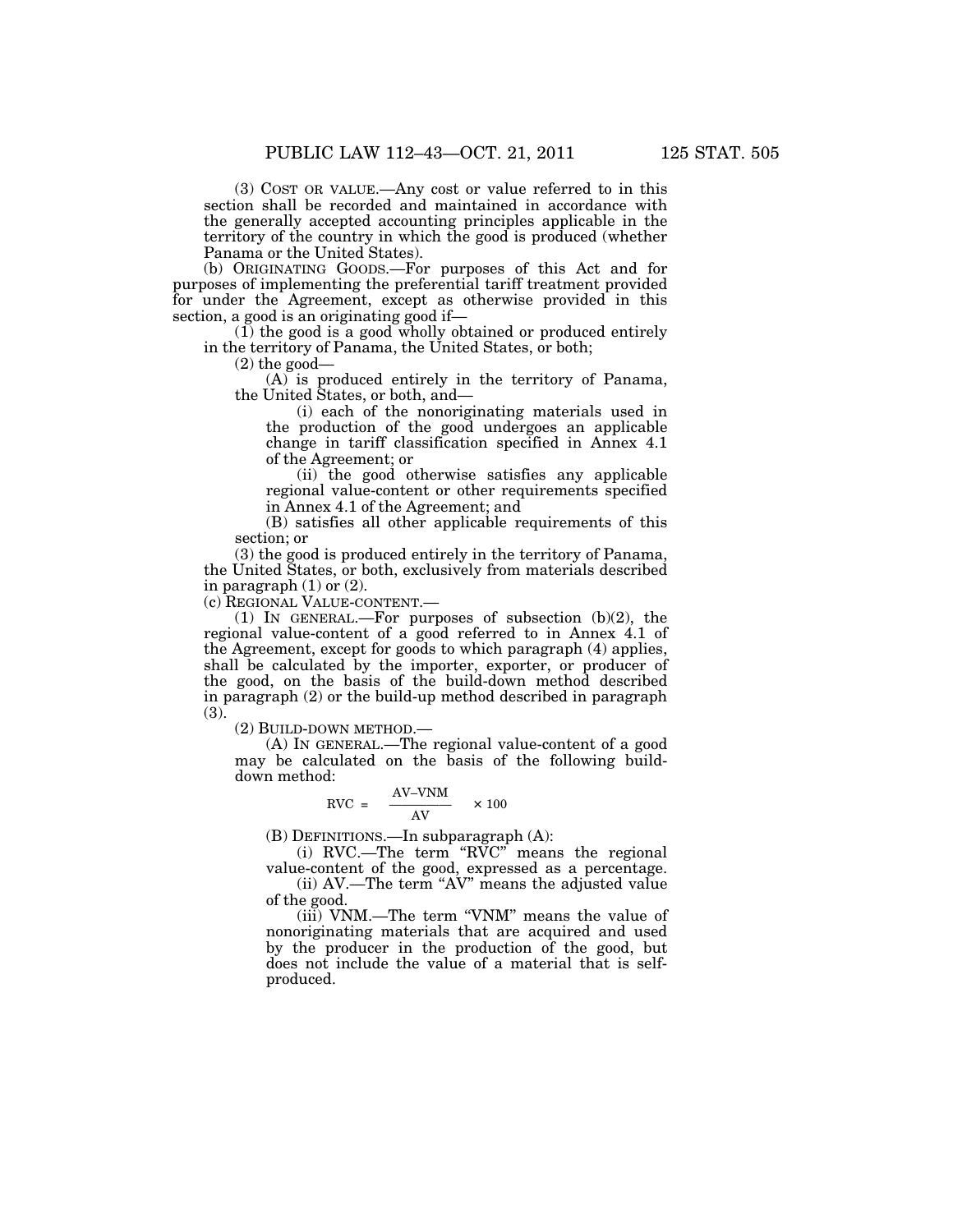(3) BUILD-UP METHOD.— (A) IN GENERAL.—The regional value-content of a good may be calculated on the basis of the following buildup method:

$$
RVC = \frac{VOM}{AV} \times 100
$$

(B) DEFINITIONS.—In subparagraph (A):

(i) RVC.—The term ''RVC'' means the regional value-content of the good, expressed as a percentage.

(ii) AV.—The term ''AV'' means the adjusted value of the good.

(iii) VOM.—The term ''VOM'' means the value of originating materials that are acquired or self-produced, and used by the producer in the production of the good.

(4) SPECIAL RULE FOR CERTAIN AUTOMOTIVE GOODS.—

(A) IN GENERAL.—For purposes of subsection (b)(2), the regional value-content of an automotive good referred to in Annex 4.1 of the Agreement may be calculated by the importer, exporter, or producer of the good on the basis of the build-down method described in paragraph (2), the build-up method described in paragraph  $(3)$ , or the following net cost method:

$$
RVC = \frac{NC - VNM}{NC} \times 100
$$

(B) DEFINITIONS.—In subparagraph (A):

(i) AUTOMOTIVE GOOD.—The term ''automotive good'' means a good provided for in any of subheadings 8407.31 through 8407.34, subheading 8408.20, heading 8409, or any of headings 8701 through 8708.

(ii) RVC.—The term "RVC" means the regional value-content of the automotive good, expressed as a percentage.

(iii) NC.—The term ''NC'' means the net cost of the automotive good.

(iv) VNM.—The term ''VNM'' means the value of nonoriginating materials that are acquired and used by the producer in the production of the automotive good, but does not include the value of a material that is self-produced.

(C) MOTOR VEHICLES.—

(i) BASIS OF CALCULATION.—For purposes of determining the regional value-content under subparagraph (A) for an automotive good that is a motor vehicle provided for in any of headings 8701 through 8705, an importer, exporter, or producer may average the amounts calculated under the net cost formula contained in subparagraph (A), over the producer's fiscal year—

(I) with respect to all motor vehicles in any one of the categories described in clause (ii); or

(II) with respect to all motor vehicles in any such category that are exported to the territory of Panama or the United States.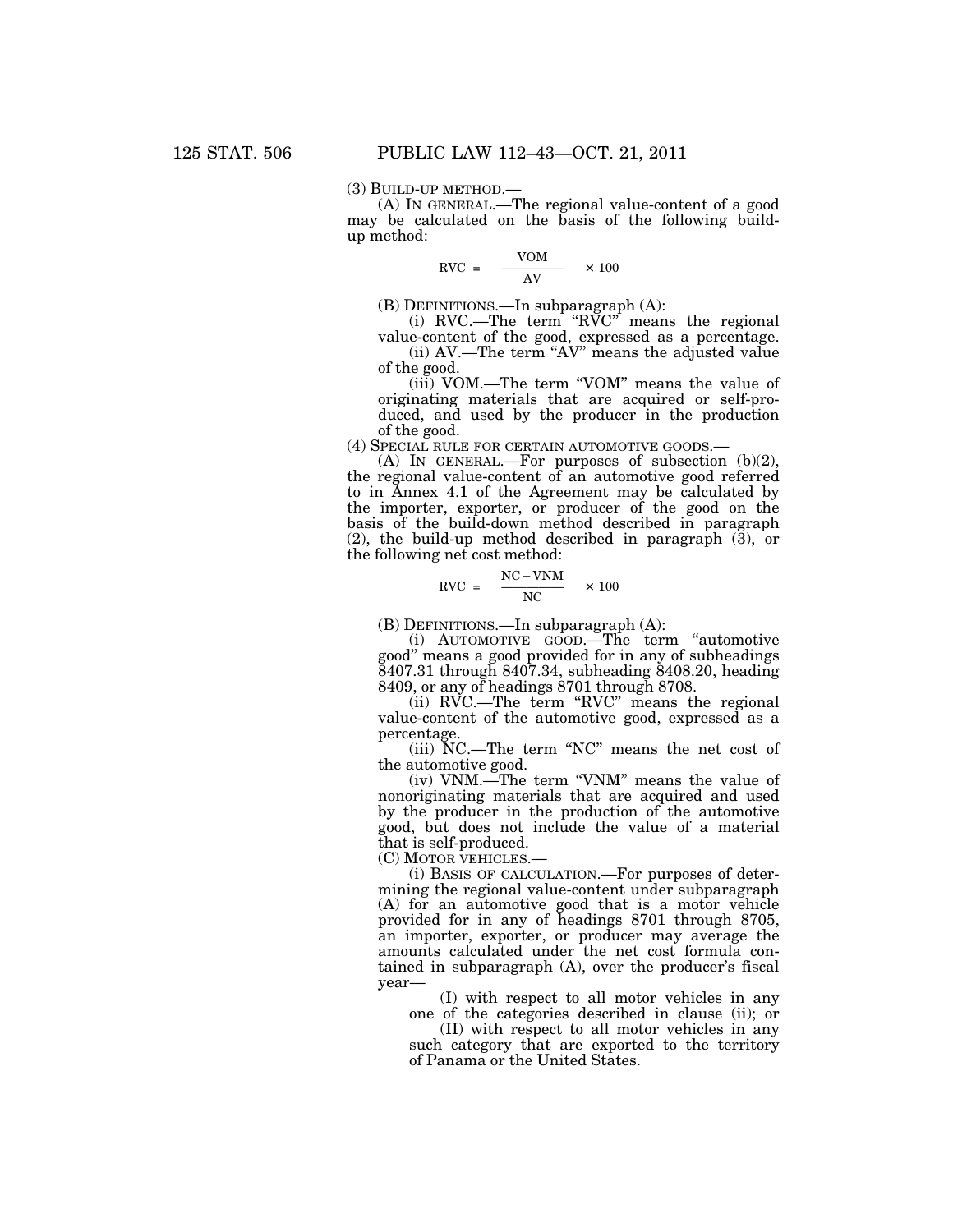(ii) CATEGORIES.—A category is described in this clause if it—

(I) is the same model line of motor vehicles, is in the same class of motor vehicles, and is produced in the same plant in the territory of Panama or the United States, as the good described in clause (i) for which regional valuecontent is being calculated;

(II) is the same class of motor vehicles, and is produced in the same plant in the territory of Panama or the United States, as the good described in clause (i) for which regional valuecontent is being calculated; or

(III) is the same model line of motor vehicles produced in the territory of Panama or the United States as the good described in clause (i) for which regional value-content is being calculated.

(D) OTHER AUTOMOTIVE GOODS.—For purposes of determining the regional value-content under subparagraph (A) for automotive materials provided for in any of subheadings 8407.31 through 8407.34, in subheading 8408.20, or in heading 8409, 8706, 8707, or 8708, that are produced in the same plant, an importer, exporter, or producer may—

(i) average the amounts calculated under the net cost formula contained in subparagraph (A) over—

(I) the fiscal year of the motor vehicle producer to whom the automotive goods are sold,

(II) any quarter or month, or

(III) the fiscal year of the producer of such goods,

if the goods were produced during the fiscal year, quarter, or month that is the basis for the calculation;

(ii) determine the average referred to in clause (i) separately for such goods sold to 1 or more motor vehicle producers; or

(iii) make a separate determination under clause (i) or (ii) for such goods that are exported to the territory of Panama or the United States.

(E) CALCULATING NET COST.—The importer, exporter, or producer of an automotive good shall, consistent with the provisions regarding allocation of costs provided for in generally accepted accounting principles, determine the net cost of the automotive good under subparagraph (B)  $by-$ 

(i) calculating the total cost incurred with respect to all goods produced by the producer of the automotive good, subtracting any sales promotion, marketing, and after-sales service costs, royalties, shipping and packing costs, and nonallowable interest costs that are included in the total cost of all such goods, and then reasonably allocating the resulting net cost of those goods to the automotive good;

(ii) calculating the total cost incurred with respect to all goods produced by that producer, reasonably allocating the total cost to the automotive good, and then subtracting any sales promotion, marketing, and after-sales service costs, royalties, shipping and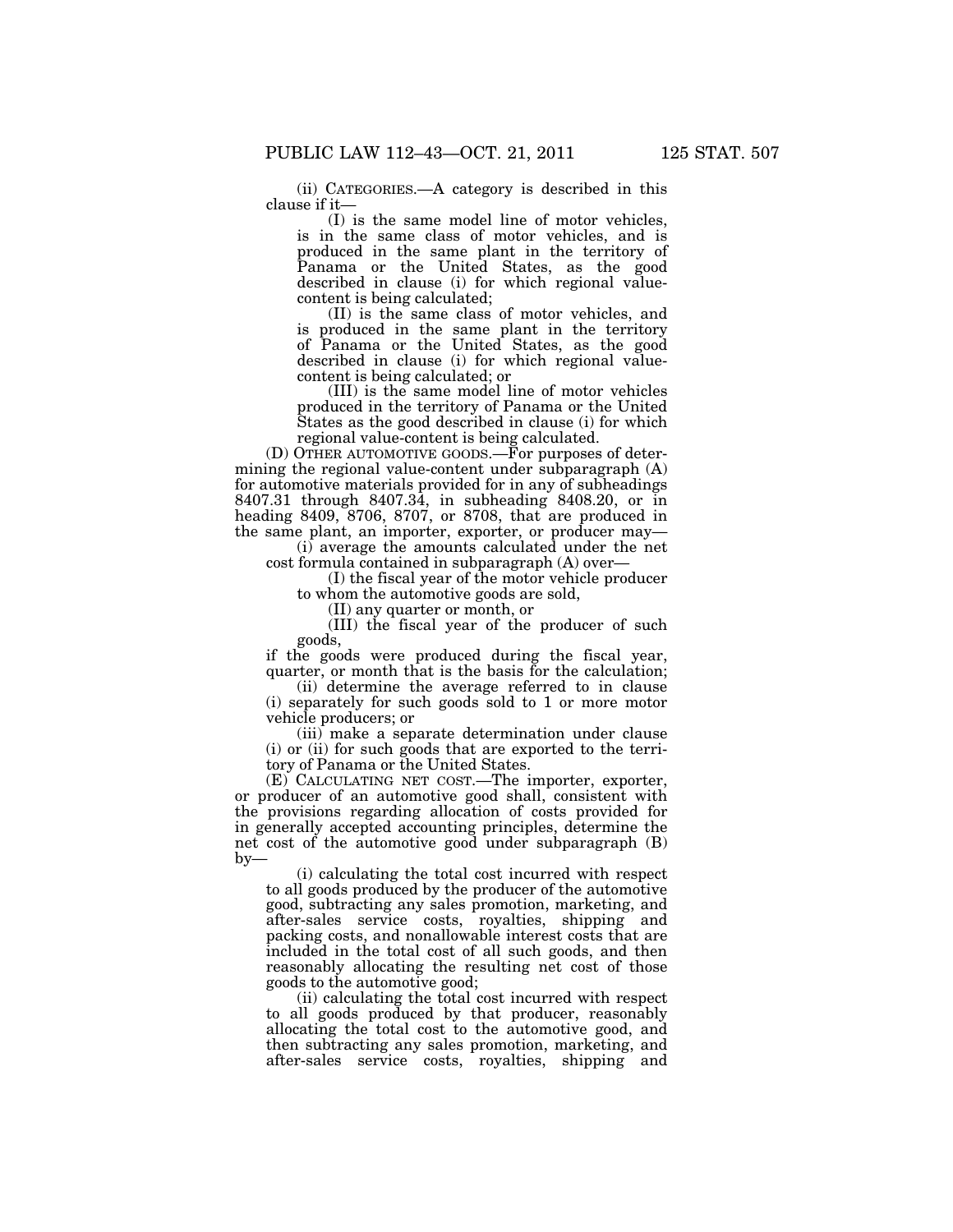packing costs, and nonallowable interest costs that are included in the portion of the total cost allocated to the automotive good; or

(iii) reasonably allocating each cost that forms part of the total cost incurred with respect to the automotive good so that the aggregate of these costs does not include any sales promotion, marketing, and after-sales service costs, royalties, shipping and packing costs, or nonallowable interest costs.<br>(d) VALUE OF MATERIALS.—

(d) VALUE OF MATERIALS.— (1) IN GENERAL.—For the purpose of calculating the regional value-content of a good under subsection (c), and for purposes of applying the de minimis rules under subsection  $(f)$ , the value of a material is-

(A) in the case of a material that is imported by the producer of the good, the adjusted value of the material;

(B) in the case of a material acquired in the territory in which the good is produced, the value, determined in accordance with Articles 1 through 8, Article 15, and the corresponding interpretive notes, of the Agreement on Implementation of Article VII of the General Agreement on Tariffs and Trade 1994 referred to in section 101(d)(8) of the Uruguay Round Agreements Act (19 U.S.C.  $3511(d)(8)$ , as set forth in regulations promulgated by the Secretary of the Treasury providing for the application of such Articles in the absence of an importation by the producer; or

(C) in the case of a material that is self-produced, the sum of—

(i) all expenses incurred in the production of the material, including general expenses; and

(ii) an amount for profit equivalent to the profit added in the normal course of trade.

(2) FURTHER ADJUSTMENTS TO THE VALUE OF MATERIALS.— (A) ORIGINATING MATERIAL.—The following expenses,

if not included in the value of an originating material calculated under paragraph (1), may be added to the value of the originating material:

(i) The costs of freight, insurance, packing, and all other costs incurred in transporting the material within or between the territory of Panama, the United States, or both, to the location of the producer.

(ii) Duties, taxes, and customs brokerage fees on the material paid in the territory of Panama, the United States, or both, other than duties or taxes that are waived, refunded, refundable, or otherwise recoverable, including credit against duty or tax paid or payable.

(iii) The cost of waste and spoilage resulting from the use of the material in the production of the good, less the value of renewable scrap or byproducts.<br>(B) NONORIGINATING MATERIAL.—The f

MATERIAL.<sup>1</sup>The following expenses, if included in the value of a nonoriginating material calculated under paragraph (1), may be deducted from the value of the nonoriginating material:

(i) The costs of freight, insurance, packing, and all other costs incurred in transporting the material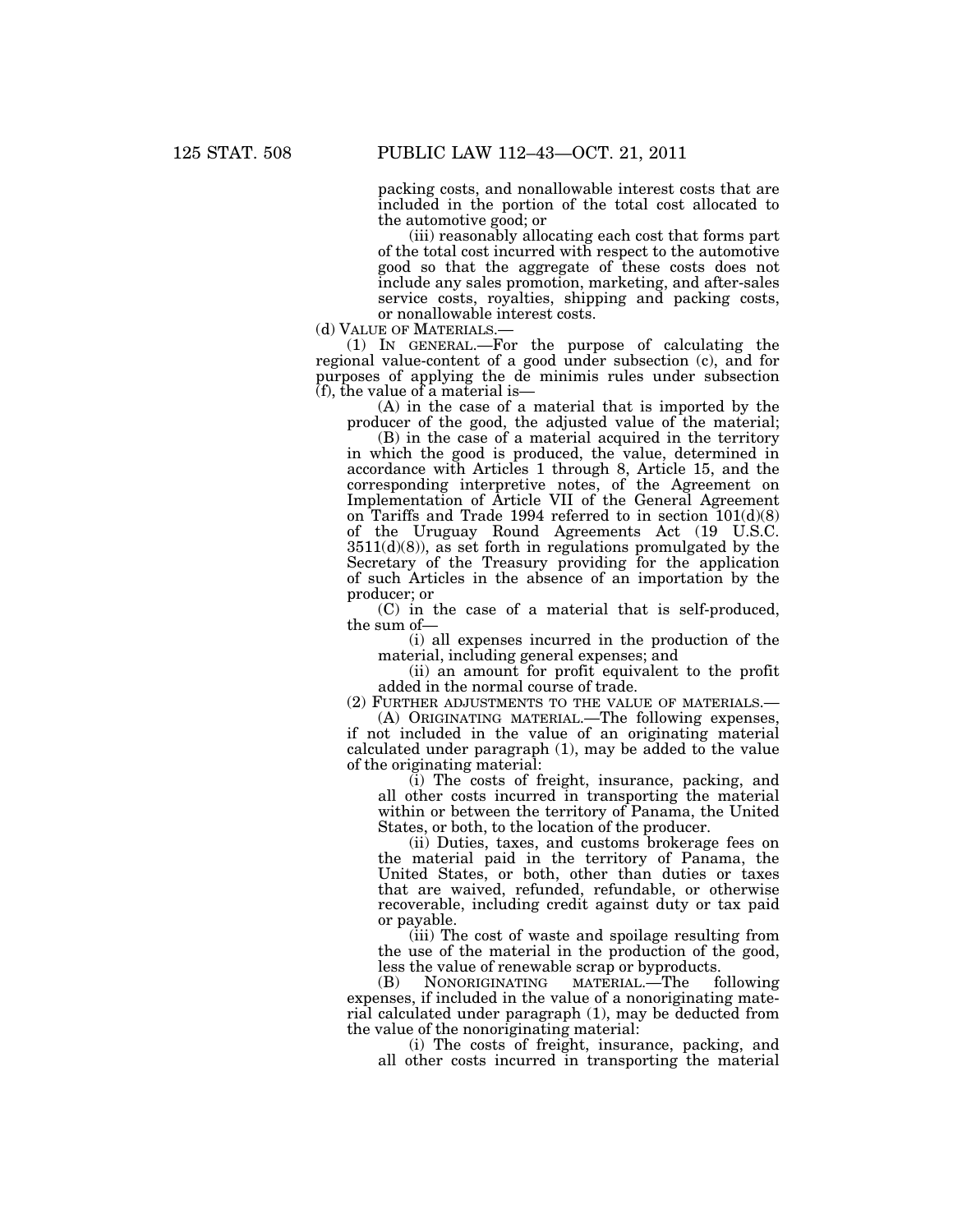within or between the territory of Panama, the United States, or both, to the location of the producer.

(ii) Duties, taxes, and customs brokerage fees on the material paid in the territory of Panama, the United States, or both, other than duties or taxes that are waived, refunded, refundable, or otherwise recoverable, including credit against duty or tax paid or payable.

(iii) The cost of waste and spoilage resulting from the use of the material in the production of the good, less the value of renewable scrap or byproducts.

(iv) The cost of originating materials used in the production of the nonoriginating material in the territory of Panama, the United States, or both.

(e) ACCUMULATION.—

(1) ORIGINATING MATERIALS USED IN PRODUCTION OF GOODS OF THE OTHER COUNTRY.—Originating materials from the territory of Panama or the United States that are used in the production of a good in the territory of the other country shall be considered to originate in the territory of such other country.

(2) MULTIPLE PRODUCERS.—A good that is produced in the territory of Panama, the United States, or both, by 1 or more producers, is an originating good if the good satisfies the requirements of subsection (b) and all other applicable requirements of this section.

(f) DE MINIMIS AMOUNTS OF NONORIGINATING MATERIALS.—

(1) IN GENERAL.—Except as provided in paragraphs (2) and (3), a good that does not undergo a change in tariff classification pursuant to Annex 4.1 of the Agreement is an originating good if—

(A) the value of all nonoriginating materials that— (i) are used in the production of the good, and (ii) do not undergo the applicable change in tariff

classification (set forth in Annex 4.1 of the Agreement), does not exceed 10 percent of the adjusted value of the good;

(B) the good meets all other applicable requirements of this section; and

(C) the value of such nonoriginating materials is included in the value of nonoriginating materials for any applicable regional value-content requirement for the good.  $(2)$  EXCEPTIONS.—Paragraph  $(1)$  does not apply to the following:

(A) A nonoriginating material provided for in chapter 4, or a nonoriginating dairy preparation containing over 10 percent by weight of milk solids provided for in subheading 1901.90 or 2106.90, that is used in the production of a good provided for in chapter 4.

 $(B)$  A nonoriginating material provided for in chapter 4, or a nonoriginating dairy preparation containing over 10 percent by weight of milk solids provided for in subheading 1901.90, that is used in the production of the following goods:

 $(i)$  Infant preparations containing over 10 percent by weight of milk solids provided for in subheading 1901.10.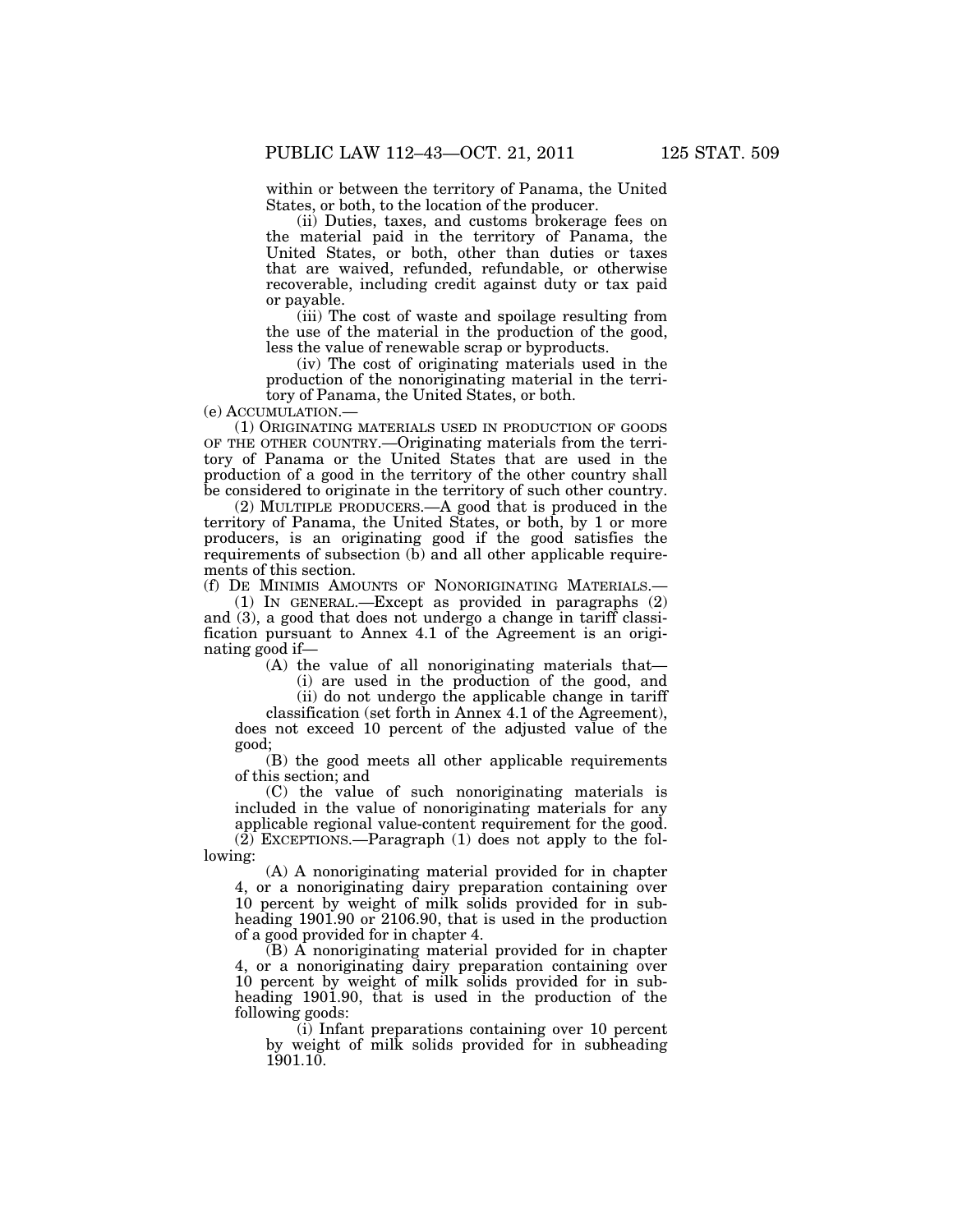(ii) Mixes and doughs, containing over 25 percent by weight of butterfat, not put up for retail sale, provided for in subheading 1901.20.

(iii) Dairy preparations containing over 10 percent by weight of milk solids provided for in subheading  $1901.90$  or  $2106.90$ .

(iv) Goods provided for in heading 2105.

(v) Beverages containing milk provided for in subheading 2202.90.

(vi) Animal feeds containing over 10 percent by weight of milk solids provided for in subheading 2309.90.

(C) A nonoriginating material provided for in heading 0805, or any of subheadings 2009.11 through 2009.39, that is used in the production of a good provided for in any of subheadings 2009.11 through 2009.39, or in fruit or vegetable juice of any single fruit or vegetable, fortified with minerals or vitamins, concentrated or unconcentrated, provided for in subheading 2106.90 or 2202.90.

(D) A nonoriginating material provided for in heading 0901 or 2101 that is used in the production of a good provided for in heading 0901 or 2101.

(E) A nonoriginating material provided for in heading 1006 that is used in the production of a good provided for in heading  $1102$  or  $1103$  or subheading  $1904.90$ .

(F) A nonoriginating material provided for in chapter 15 that is used in the production of a good provided for in chapter 15.

 $(G)$  A nonoriginating material provided for in heading 1701 that is used in the production of a good provided for in any of headings 1701 through 1703.

(H) A nonoriginating material provided for in chapter 17 that is used in the production of a good provided for in subheading 1806.10.

(I) Except as provided in subparagraphs (A) through (H) and Annex 4.1 of the Agreement, a nonoriginating material used in the production of a good provided for in any of chapters 1 through 24, unless the nonoriginating material is provided for in a different subheading than the good for which origin is being determined under this section.

(3) TEXTILE OR APPAREL GOODS.—

(A) IN GENERAL.—Except as provided in subparagraph (B), a textile or apparel good that is not an originating good because certain fibers or yarns used in the production of the component of the good that determines the tariff classification of the good do not undergo an applicable change in tariff classification, set forth in Annex 4.1 of the Agreement, shall be considered to be an originating good if—

(i) the total weight of all such fibers or yarns in that component is not more than 10 percent of the total weight of that component; or

(ii) the yarns are those described in section 204(b)(3)(B)(vi)(IV) of the Andean Trade Preference Act (19 U.S.C. 3203(b)(3)(B)(vi)(IV)) (as in effect on February 12, 2011).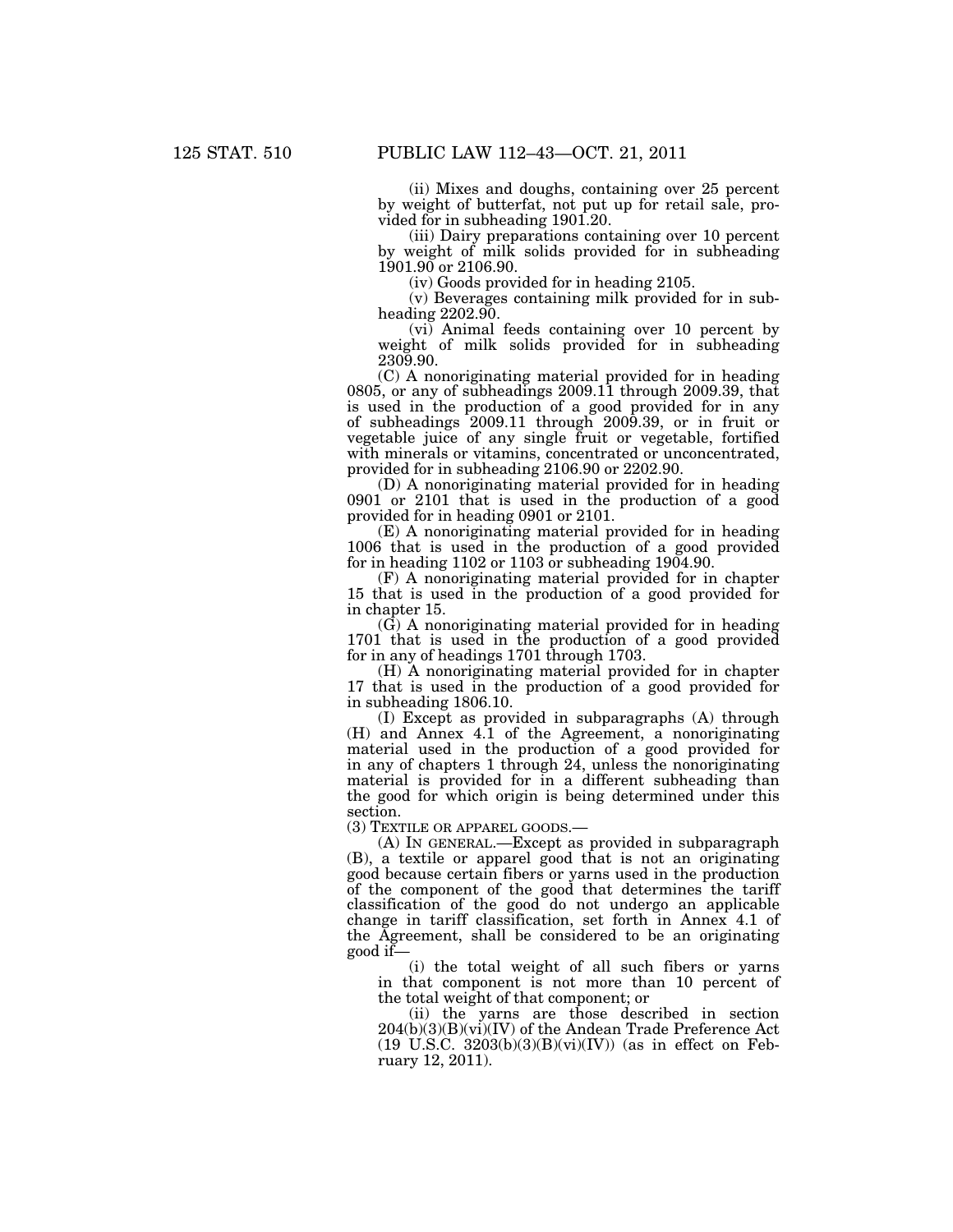(B) CERTAIN TEXTILE OR APPAREL GOODS.—A textile or apparel good containing elastomeric yarns in the component of the good that determines the tariff classification of the good shall be considered to be an originating good only if such yarns are wholly formed and finished in the territory of Panama, the United States, or both.

(C) FABRIC, YARN, OR FIBER.—For purposes of this paragraph, in the case of a good that is a fabric, yarn, or fiber, the term "component of the good that determines the tariff classification of the good'' means all of the fibers in the good.<br>(g) FUNGIBLE GOODS AND MATERIALS.—

(1) IN GENERAL.—<br>(A) CLAIM FOR PREFERENTIAL TARIFF TREATMENT.—A person claiming that a fungible good or fungible material is an originating good may base the claim either on the physical segregation of the fungible good or fungible material or by using an inventory management method with respect to the fungible good or fungible material.

(B) INVENTORY MANAGEMENT METHOD.—In this subsection, the term "inventory management method" means—

(i) averaging;

(ii) ''last-in, first-out'';

(iii) ''first-in, first-out''; or

(iv) any other method—

(I) recognized in the generally accepted accounting principles of the country in which the production is performed (whether Panama or the United States); or

(II) otherwise accepted by that country.

(2) ELECTION OF INVENTORY METHOD.—A person selecting an inventory management method under paragraph (1) for a particular fungible good or fungible material shall continue to use that method for that fungible good or fungible material throughout the fiscal year of such person.

(h) ACCESSORIES, SPARE PARTS, OR TOOLS.—

(1) IN GENERAL.—Subject to paragraphs (2) and (3), accessories, spare parts, or tools delivered with a good that form part of the good's standard accessories, spare parts, or tools shall—

(A) be treated as originating goods if the good is an originating good; and

(B) be disregarded in determining whether all the nonoriginating materials used in the production of the good undergo the applicable change in tariff classification set forth in Annex 4.1 of the Agreement.

(2) CONDITIONS.—Paragraph (1) shall apply only if—

(A) the accessories, spare parts, or tools are classified with and not invoiced separately from the good, regardless of whether such accessories, spare parts, or tools are specified or are separately identified in the invoice for the good; and

(B) the quantities and value of the accessories, spare parts, or tools are customary for the good.

(3) REGIONAL VALUE-CONTENT.—If the good is subject to a regional value-content requirement, the value of the accessories, spare parts, or tools shall be taken into account as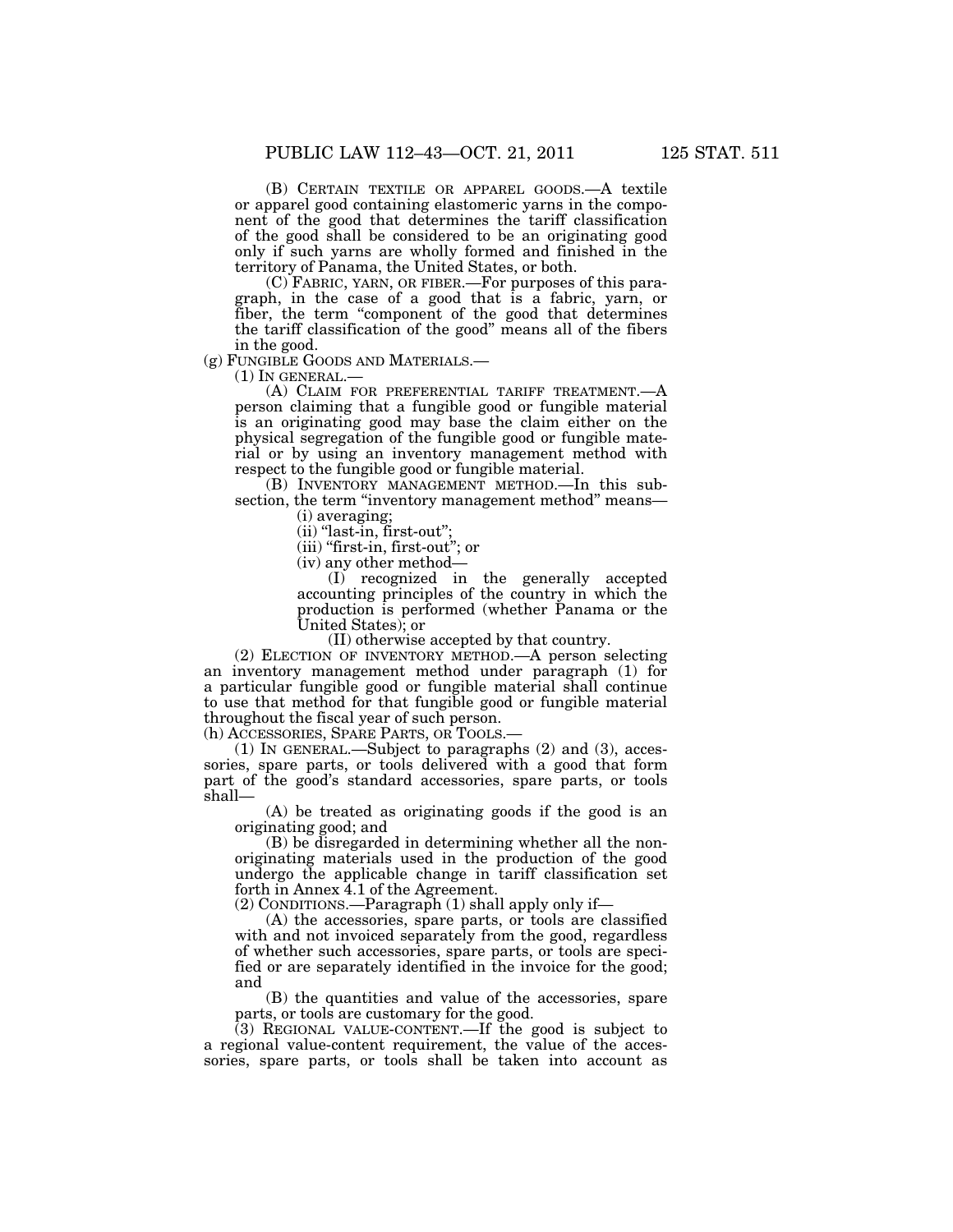originating or nonoriginating materials, as the case may be, in calculating the regional value-content of the good.

(i) PACKAGING MATERIALS AND CONTAINERS FOR RETAIL SALE.— Packaging materials and containers in which a good is packaged for retail sale, if classified with the good, shall be disregarded in determining whether all the nonoriginating materials used in the production of the good undergo the applicable change in tariff classification set forth in Annex 4.1 of the Agreement, and, if the good is subject to a regional value-content requirement, the value of such packaging materials and containers shall be taken into account as originating or nonoriginating materials, as the case may be, in calculating the regional value-content of the good.

(j) PACKING MATERIALS AND CONTAINERS FOR SHIPMENT.— Packing materials and containers for shipment shall be disregarded in determining whether a good is an originating good.

(k) INDIRECT MATERIALS.—An indirect material shall be treated as an originating material without regard to where it is produced.

(l) TRANSIT AND TRANSHIPMENT.—A good that has undergone production necessary to qualify as an originating good under subsection (b) shall not be considered to be an originating good if, subsequent to that production, the good—

(1) undergoes further production or any other operation outside the territory of Panama or the United States, other than unloading, reloading, or any other operation necessary to preserve the good in good condition or to transport the good to the territory of Panama or the United States; or

(2) does not remain under the control of customs authorities in the territory of a country other than Panama or the United States.

(m) GOODS CLASSIFIABLE AS GOODS PUT UP IN SETS.—Notwithstanding the rules set forth in Annex 4.1 of the Agreement, goods classifiable as goods put up in sets for retail sale as provided for in General Rule of Interpretation 3 of the HTS shall not be considered to be originating goods unless—

(1) each of the goods in the set is an originating good; or

(2) the total value of the nonoriginating goods in the set does not exceed—

(A) in the case of textile or apparel goods, 10 percent of the adjusted value of the set; or

(B) in the case of goods, other than textile or apparel goods, 15 percent of the adjusted value of the set.

(n) DEFINITIONS.—In this section:

(1) ADJUSTED VALUE.—The term ''adjusted value'' means the value determined in accordance with Articles 1 through 8, Article 15, and the corresponding interpretive notes, of the Agreement on Implementation of Article VII of the General Agreement on Tariffs and Trade 1994 referred to in section  $101(d)(8)$  of the Uruguay Round Agreements Act (19 U.S.C. 3511(d)(8)), adjusted, if necessary, to exclude any costs, charges, or expenses incurred for transportation, insurance, and related services incident to the international shipment of the merchandise from the country of exportation to the place of importation.

(2) CLASS OF MOTOR VEHICLES.—The term ''class of motor vehicles'' means any one of the following categories of motor vehicles: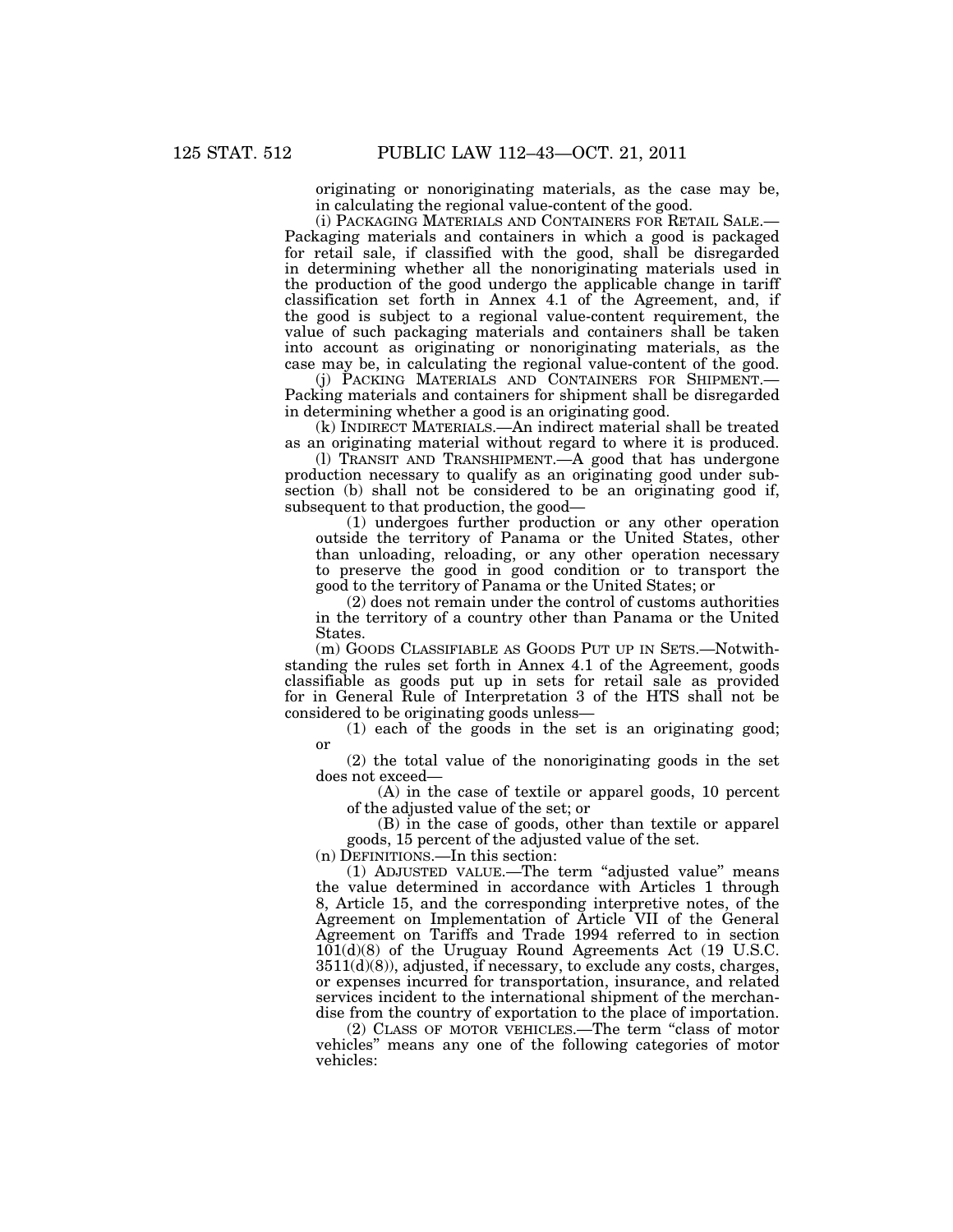(A) Motor vehicles provided for in subheading 8701.20, 8704.10, 8704.22, 8704.23, 8704.32, or 8704.90, or heading 8705 or 8706, or motor vehicles for the transport of 16 or more persons provided for in subheading  $\overline{8702.10}$  or 8702.90.

(B) Motor vehicles provided for in subheading 8701.10 or any of subheadings 8701.30 through 8701.90.

(C) Motor vehicles for the transport of 15 or fewer persons provided for in subheading 8702.10 or 8702.90, or motor vehicles provided for in subheading 8704.21 or 8704.31.

(D) Motor vehicles provided for in any of subheadings 8703.21 through 8703.90.

(3) FUNGIBLE GOOD OR FUNGIBLE MATERIAL.—The term "fungible good" or "fungible material" means a good or material, as the case may be, that is interchangeable with another good or material for commercial purposes and the properties of which are essentially identical to such other good or material.

(4) GENERALLY ACCEPTED ACCOUNTING PRINCIPLES.—The term "generally accepted accounting principles"-

(A) means the recognized consensus or substantial authoritative support given in the territory of Panama or the United States, as the case may be, with respect to the recording of revenues, expenses, costs, assets, and liabilities, the disclosure of information, and the preparation of financial statements; and

(B) may encompass broad guidelines for general application as well as detailed standards, practices, and procedures.

(5) GOOD WHOLLY OBTAINED OR PRODUCED ENTIRELY IN THE TERRITORY OF PANAMA, THE UNITED STATES, OR BOTH.— The term "good wholly obtained or produced entirely in the territory of Panama, the United States, or both'' means any of the following:

(A) Plants and plant products harvested or gathered in the territory of Panama, the United States, or both.

(B) Live animals born and raised in the territory of Panama, the United States, or both.

(C) Goods obtained in the territory of Panama, the United States, or both from live animals.

(D) Goods obtained from hunting, trapping, fishing, or aquaculture conducted in the territory of Panama, the United States, or both.

(E) Minerals and other natural resources not included in subparagraphs (A) through (D) that are extracted or taken from the territory of Panama, the United States, or both.

(F) Fish, shellfish, and other marine life taken from the sea, seabed, or subsoil outside the territory of Panama or the United States by—

(i) a vessel that is registered or recorded with Panama and flying the flag of Panama; or

(ii) a vessel that is documented under the laws of the United States.

(G) Goods produced on board a factory ship from goods referred to in subparagraph (F), if such factory ship—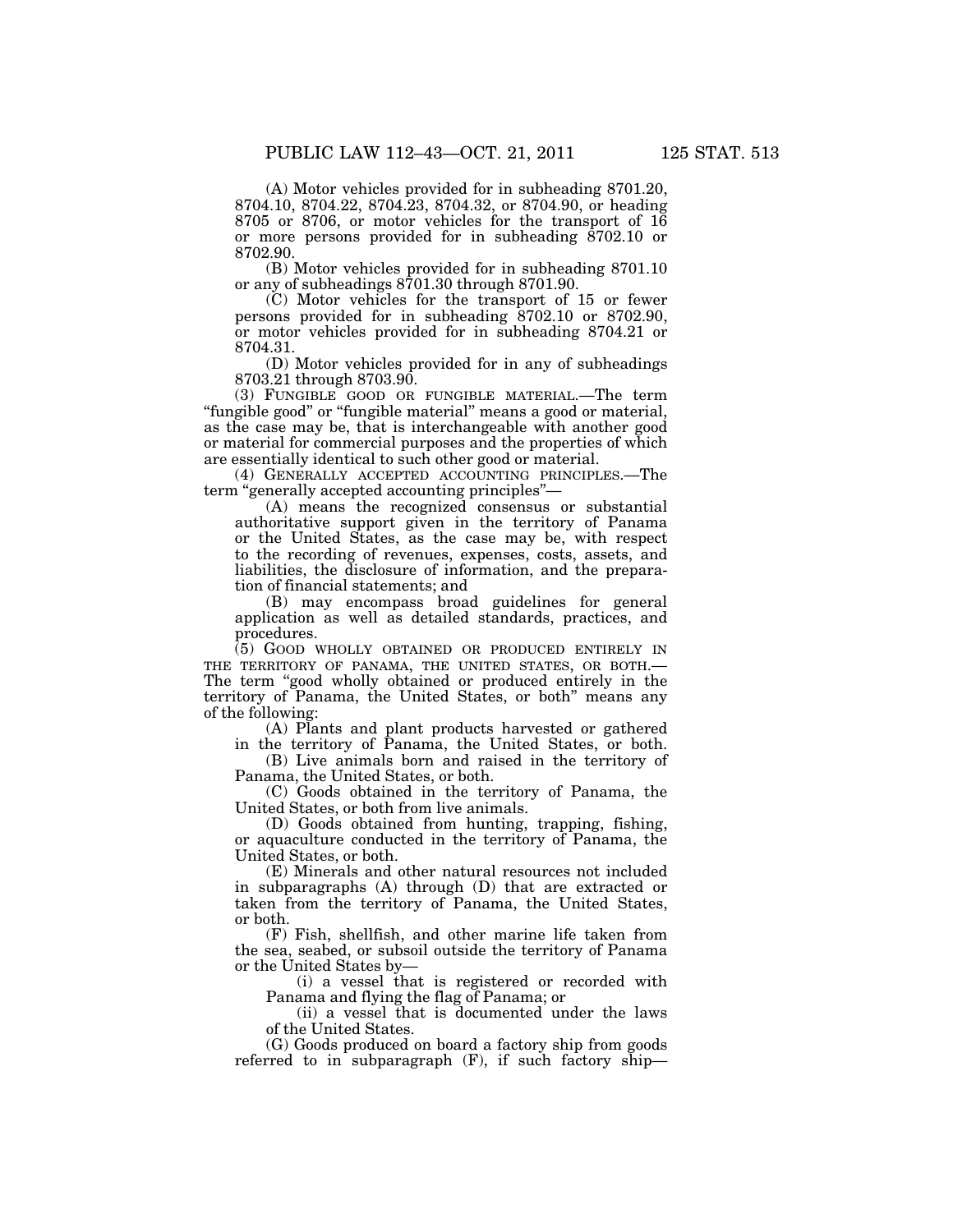(i) is registered or recorded with Panama and flies the flag of Panama; or

 $(ii)$  is a vessel that is documented under the laws of the United States.

(H)(i) Goods taken by Panama or a person of Panama from the seabed or subsoil outside the territorial waters of Panama, if Panama has rights to exploit such seabed or subsoil.

(ii) Goods taken by the United States or a person of the United States from the seabed or subsoil outside the territorial waters of the United States, if the United States has rights to exploit such seabed or subsoil.

(I) Goods taken from outer space, if the goods are obtained by Panama or the United States or a person of Panama or the United States and not processed in the territory of a country other than Panama or the United States.

(J) Waste and scrap derived from—

(i) manufacturing or processing operations in the territory of Panama, the United States, or both; or

(ii) used goods collected in the territory of Panama, the United States, or both, if such goods are fit only for the recovery of raw materials.

(K) Recovered goods derived in the territory of Panama, the United States, or both from used goods, and used in the territory of Panama, the United States, or both, in the production of remanufactured goods.

(L) Goods, at any stage of production, produced in the territory of Panama, the United States, or both, exclusively from—

(i) goods referred to in any of subparagraphs (A) through (J), or

(ii) the derivatives of goods referred to in clause (i).

(6) IDENTICAL GOODS.—The term ''identical goods'' means goods that are the same in all respects relevant to the rule of origin that qualifies the goods as originating goods.

(7) INDIRECT MATERIAL.—The term ''indirect material'' means a good used in the production, testing, or inspection of another good but not physically incorporated into that other good, or a good used in the maintenance of buildings or the operation of equipment associated with the production of another good, including—

(A) fuel and energy;

(B) tools, dies, and molds;

(C) spare parts and materials used in the maintenance of equipment or buildings;

(D) lubricants, greases, compounding materials, and other materials used in production or used to operate equipment or buildings;

(E) gloves, glasses, footwear, clothing, safety equipment, and supplies;

(F) equipment, devices, and supplies used for testing or inspecting the good;

(G) catalysts and solvents; and

(H) any other good that is not incorporated into the other good but the use of which in the production of the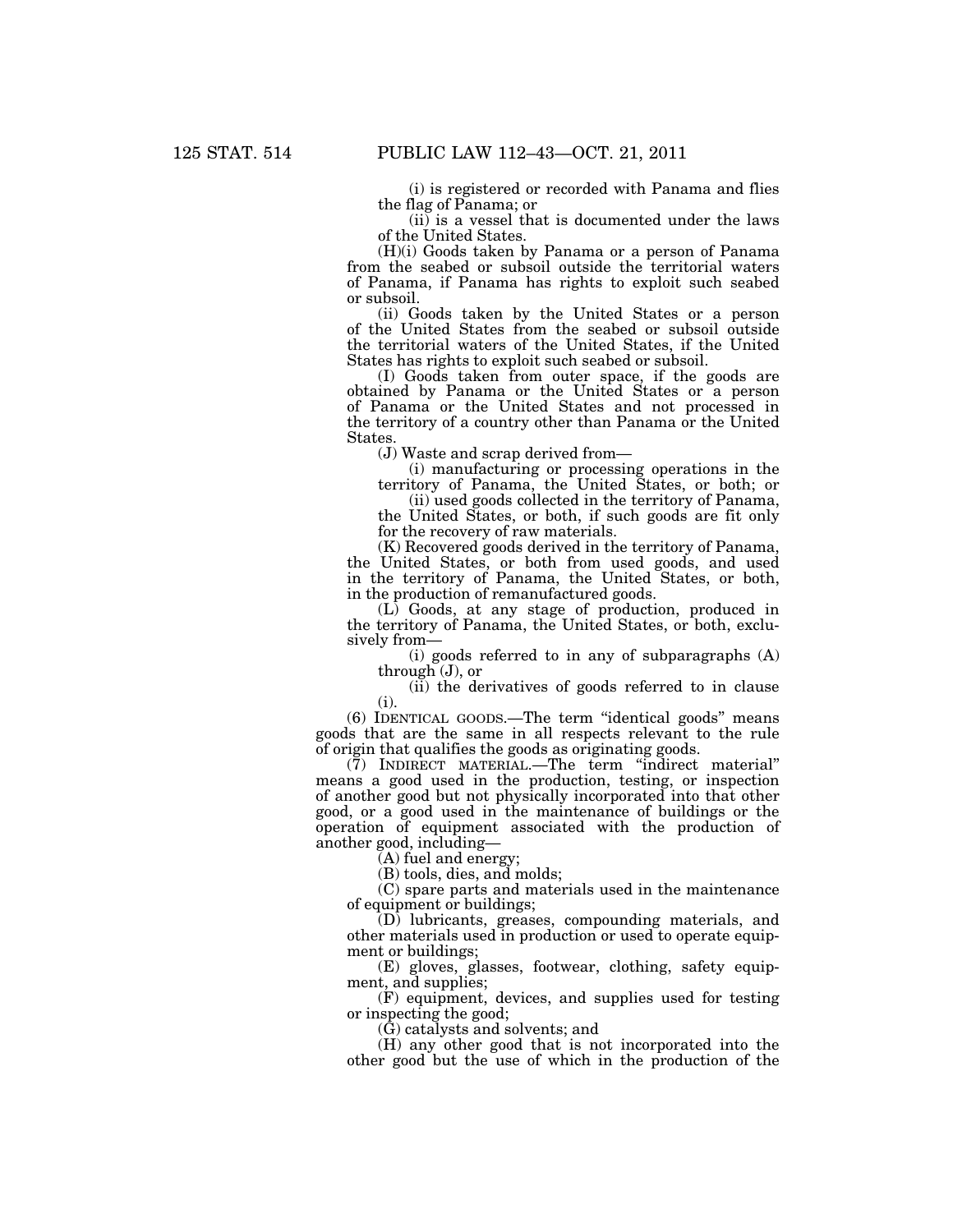other good can reasonably be demonstrated to be a part of that production.

(8) MATERIAL.—The term ''material'' means a good that is used in the production of another good, including a part or an ingredient.

(9) MATERIAL THAT IS SELF-PRODUCED.—The term ''material that is self-produced'' means an originating material that is produced by a producer of a good and used in the production of that good.

(10) MODEL LINE OF MOTOR VEHICLES.—The term ''model line of motor vehicles'' means a group of motor vehicles having the same platform or model name.

(11) NET COST.—The term ''net cost'' means total cost minus sales promotion, marketing, and after-sales service costs, royalties, shipping and packing costs, and nonallowable interest costs that are included in the total cost.

(12) NONALLOWABLE INTEREST COSTS.—The term ''nonallowable interest costs'' means interest costs incurred by a producer that exceed 700 basis points above the applicable official interest rate for comparable maturities of the country in which the producer is located.

(13) NONORIGINATING GOOD OR NONORIGINATING MATE-RIAL.—The term ''nonoriginating good'' or ''nonoriginating material'' means a good or material, as the case may be, that does not qualify as originating under this section.

(14) PACKING MATERIALS AND CONTAINERS FOR SHIPMENT.— The term "packing materials and containers for shipment" means goods used to protect another good during its transportation and does not include the packaging materials and containers in which the other good is packaged for retail sale.

(15) PREFERENTIAL TARIFF TREATMENT.—The term ''preferential tariff treatment'' means the customs duty rate, and the treatment under article 3.10.4 of the Agreement, that are applicable to an originating good pursuant to the Agreement.

(16) PRODUCER.—The term ''producer'' means a person who engages in the production of a good in the territory of Panama or the United States.

(17) PRODUCTION.—The term ''production'' means growing, mining, harvesting, fishing, raising, trapping, hunting, manufacturing, processing, assembling, or disassembling a good.

(18) REASONABLY ALLOCATE.—The term ''reasonably allocate'' means to apportion in a manner that would be appropriate under generally accepted accounting principles.

(19) RECOVERED GOODS.—The term ''recovered goods'' means materials in the form of individual parts that are the result of—

(A) the disassembly of used goods into individual parts; and

(B) the cleaning, inspecting, testing, or other processing that is necessary for improvement to sound working condition of such individual parts.

(20) REMANUFACTURED GOOD.—The term ''remanufactured good'' means a good that is classified under chapter 84, 85, 87, or 90, or heading 9402, other than a good classified under heading 8418 or 8516, and that—

(A) is entirely or partially comprised of recovered goods; and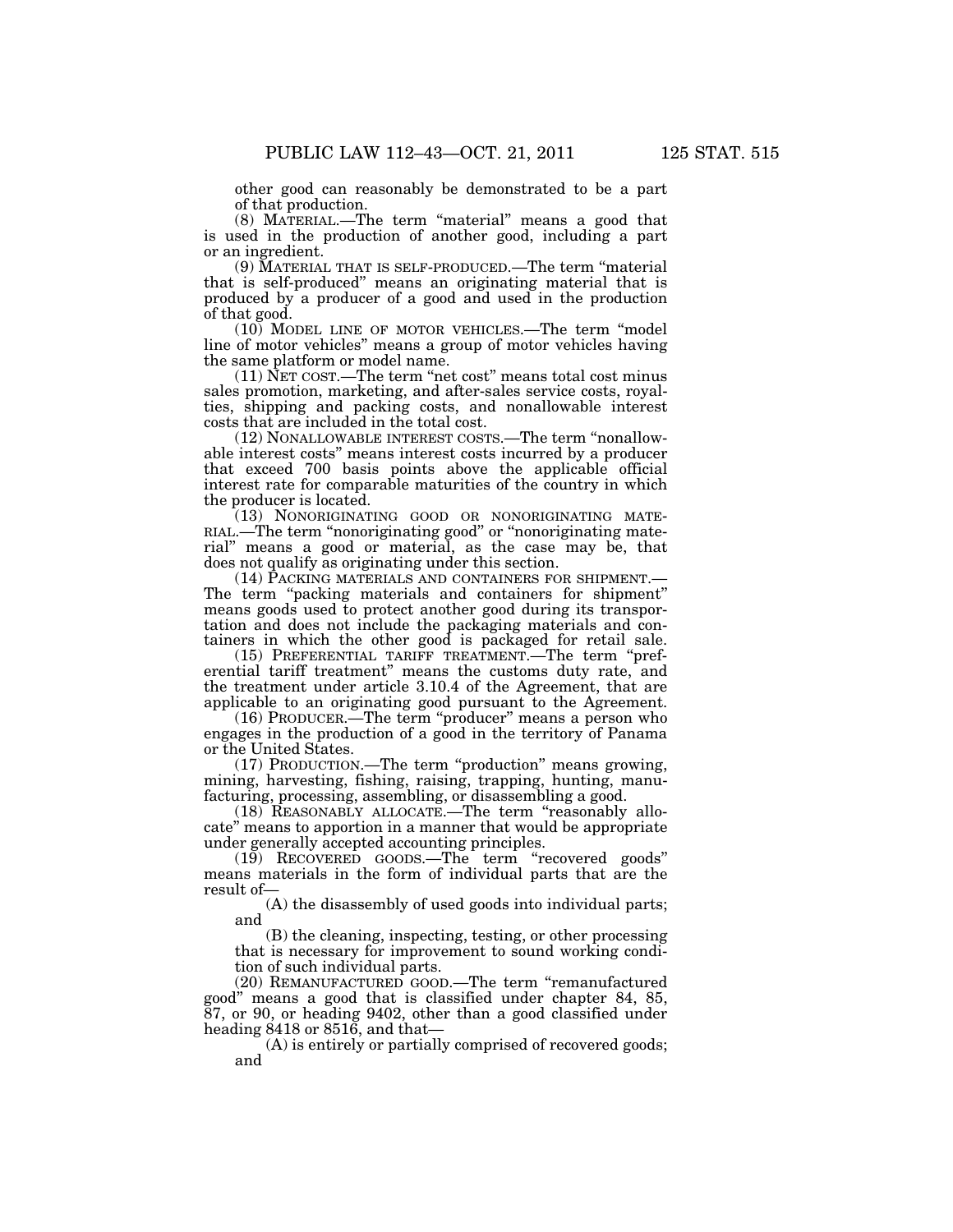(B) has a similar life expectancy and enjoys a factory warranty similar to such a good that is new.

(21) TOTAL COST.—The term ''total cost'' means all product costs, period costs, and other costs for a good incurred in the territory of Panama, the United States, or both.

(22) USED.—The term ''used'' means utilized or consumed in the production of goods.<br>(o) PRESIDENTIAL PROCLAMATION AUTHORITY.—

(1) IN GENERAL.—The President is authorized to proclaim, as part of the HTS—

(A) the provisions set forth in Annex 4.1 of the Agreement; and

(B) any additional subordinate category that is necessary to carry out this title consistent with the Agreement.<br>(2) FABRICS, YARNS, OR FIBERS NOT AVAILABLE IN COMMER-

CIAL QUANTITIES IN THE UNITED STATES.—The President is authorized to proclaim that a fabric, yarn, or fiber is added to the list in Annex 3.25 of the Agreement in an unrestricted quantity, as provided in article 3.25.4(e) of the Agreement.

(3) MODIFICATIONS.—

(A) IN GENERAL.—Subject to the consultation and layover provisions of section 104, the President may proclaim modifications to the provisions proclaimed under the authority of paragraph  $(1)(A)$ , other than provisions of chapters 50 through 63 (as included in Annex 4.1 of the Agreement).

(B) ADDITIONAL PROCLAMATIONS.—Notwithstanding subparagraph (A), and subject to the consultation and layover provisions of section 104, the President may proclaim before the end of the 1-year period beginning on the date on which the Agreement enters into force, modifications to correct any typographical, clerical, or other nonsubstantive technical error regarding the provisions of chapters 50 through 63 (as included in Annex 4.1 of the Agreement).

(4) FABRICS, YARNS, OR FIBERS NOT AVAILABLE IN COMMER- CIAL QUANTITIES IN PANAMA AND THE UNITED STATES.—

(A) IN GENERAL.—Notwithstanding paragraph (3)(A), the list of fabrics, yarns, and fibers set forth in Annex 3.25 of the Agreement may be modified as provided for in this paragraph.

(B) DEFINITIONS.—In this paragraph:

(i) INTERESTED ENTITY.—The term ''interested entity'' means the Government of Panama, a potential or actual purchaser of a textile or apparel good, or a potential or actual supplier of a textile or apparel good.

(ii) DAY; DAYS.—All references to ''day'' and ''days'' exclude Saturdays, Sundays, and legal holidays observed by the Government of the United States.

(C) REQUESTS TO ADD FABRICS, YARNS, OR FIBERS.— (i) IN GENERAL.—An interested entity may request the President to determine that a fabric, yarn, or fiber is not available in commercial quantities in a timely manner in Panama and the United States and to add that fabric, yarn, or fiber to the list in Annex 3.25 of the Agreement in a restricted or unrestricted quantity.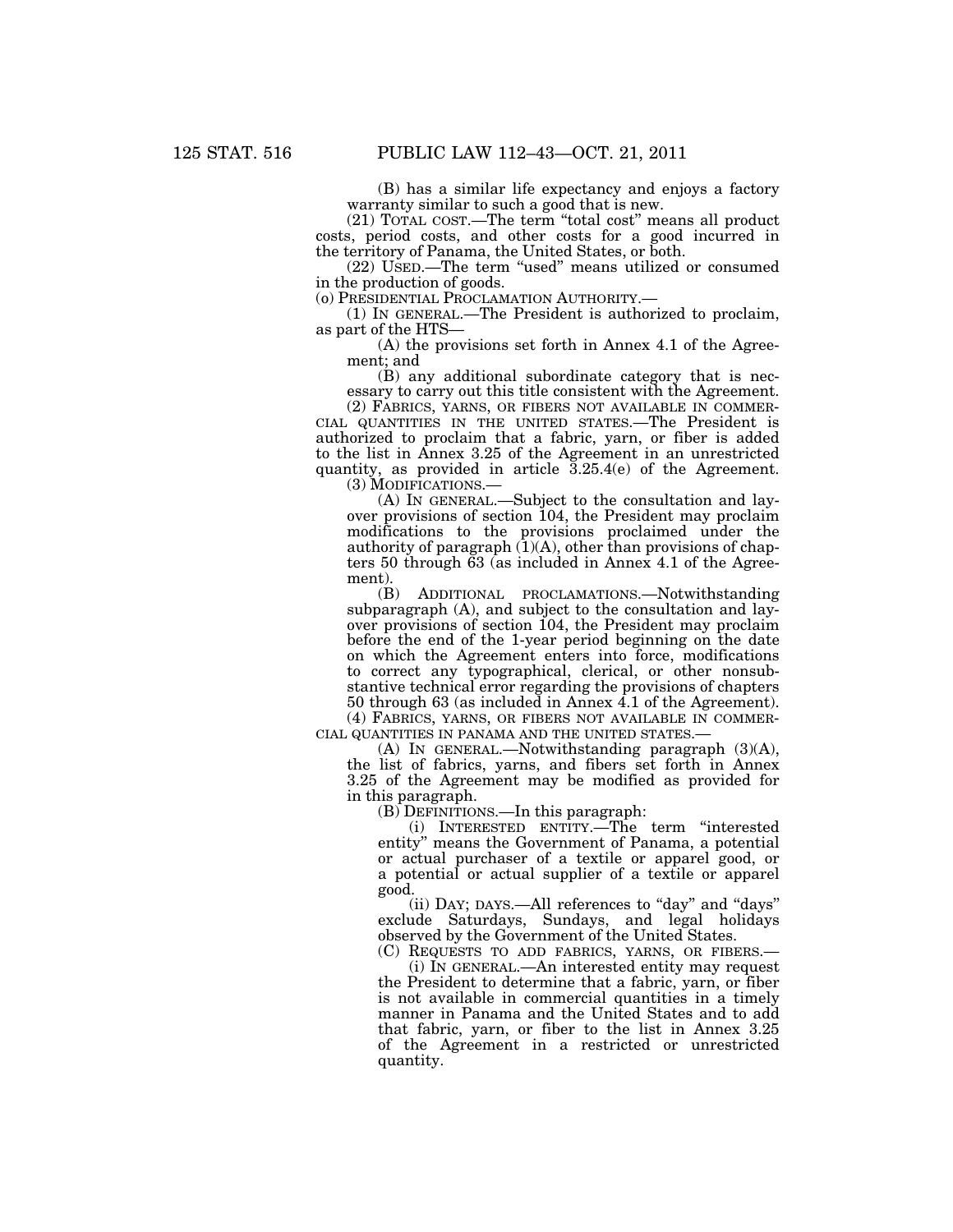(ii) DETERMINATIONS.—After receiving a request under clause (i), the President may determine whether—

(I) the fabric, yarn, or fiber is available in commercial quantities in a timely manner in Panama or the United States; or

(II) any interested entity objects to the request.

(iii) PROCLAMATION AUTHORITY.—The President may, within the time periods specified in clause (iv), proclaim that the fabric, yarn, or fiber that is the subject of the request is added to the list in Annex 3.25 of the Agreement in an unrestricted quantity, or in any restricted quantity that the President may establish, if the President has determined under clause (ii) that—

(I) the fabric, yarn, or fiber is not available in commercial quantities in a timely manner in Panama and the United States; or

(II) no interested entity has objected to the request.

(iv) TIME PERIODS.—The time periods within which the President may issue a proclamation under clause (iii) are—

(I) not later than 30 days after the date on which a request is submitted under clause (i); or

(II) not later than 44 days after the request is submitted, if the President determines, within 30 days after the date on which the request is submitted, that the President does not have sufficient information to make a determination under clause (ii).

(v) EFFECTIVE DATE.—Notwithstanding section  $103(a)(2)$ , a proclamation made under clause (iii) shall take effect on the date on which the text of the proclamation is published in the Federal Register.

(vi) ELIMINATION OF RESTRICTION.—Not later than Deadline. 6 months after proclaiming under clause (iii) that a fabric, yarn, or fiber is added to the list in Annex 3.25 of the Agreement in a restricted quantity, the President may eliminate the restriction if the President determines that the fabric, yarn, or fiber is not available in commercial quantities in a timely manner in Panama and the United States.

(D) DEEMED APPROVAL OF REQUEST.—If, after an interested entity submits a request under subparagraph (C)(i), the President does not, within the applicable time period specified in subparagraph (C)(iv), make a determination under subparagraph  $(C)(ii)$  regarding the request, the fabric, yarn, or fiber that is the subject of the request shall be considered to be added, in an unrestricted quantity, to the list in Annex 3.25 of the Agreement beginning— Time periods.

(i) 45 days after the date on which the request is submitted; or

(ii) 60 days after the date on which the request is submitted, if the President made a determination under subparagraph (C)(iv)(II).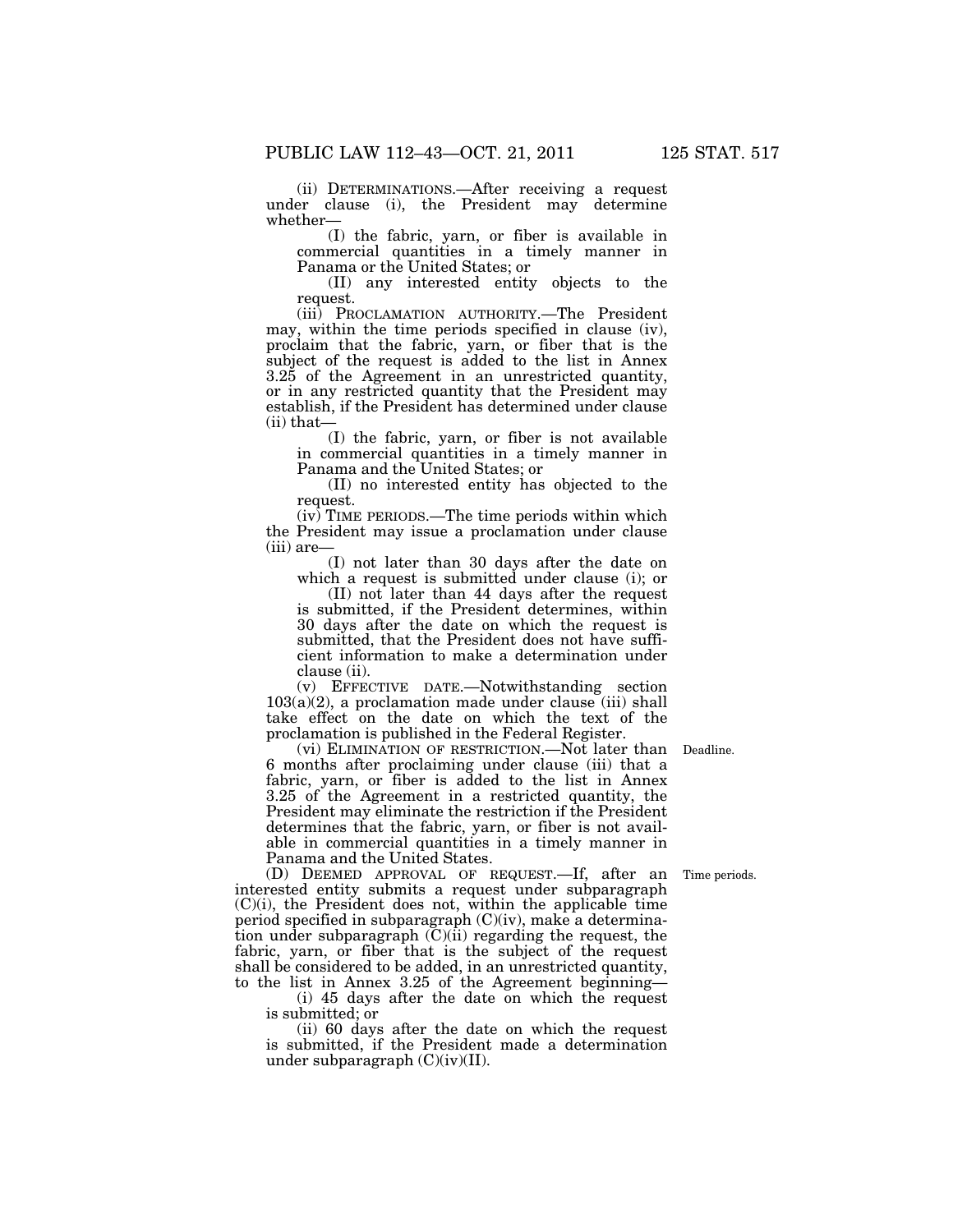(E) REQUESTS TO RESTRICT OR REMOVE FABRICS, YARNS, OR FIBERS.—

(i) IN GENERAL.—Subject to clause (ii), an interested entity may request the President to restrict the quantity of, or remove from the list in Annex 3.25 of the Agreement, any fabric, yarn, or fiber—

(I) that has been added to that list in an unrestricted quantity pursuant to paragraph (2) or subparagraph  $(C)(iii)$  or  $(D)$  of this paragraph; or

(II) with respect to which the President has eliminated a restriction under subparagraph  $(C)(vi)$ .

(ii) TIME PERIOD FOR SUBMISSION.—An interested entity may submit a request under clause (i) at any time beginning on the date that is 6 months after the date of the action described in subclause (I) or (II) of that clause.

(iii) PROCLAMATION AUTHORITY.—Not later than 30 days after the date on which a request under clause (i) is submitted, the President may proclaim an action provided for under clause (i) if the President determines that the fabric, yarn, or fiber that is the subject of the request is available in commercial quantities in a timely manner in Panama or the United States.

(iv) EFFECTIVE DATE.—A proclamation issued under clause (iii) may not take effect earlier than the date that is 6 months after the date on which the text of the proclamation is published in the Federal Register.

(F) PROCEDURES.—The President shall establish procedures—

(i) governing the submission of a request under subparagraphs (C) and (E); and

(ii) providing an opportunity for interested entities to submit comments and supporting evidence before the President makes a determination under subparagraph  $(C)$  (ii) or (vi) or  $(E)$ (iii).

#### **SEC. 204. CUSTOMS USER FEES.**

Section 13031(b) of the Consolidated Omnibus Budget Reconciliation Act of 1985 (19 U.S.C. 58c(b)) is amended by adding after paragraph (20) the following:

 $\overline{f(21)}$  No fee may be charged under subsection (a)(9) or (10) with respect to goods that qualify as originating goods under section 203 of the United States–Panama Trade Promotion Agreement Implementation Act. Any service for which an exemption from such fee is provided by reason of this paragraph may not be funded with money contained in the Customs User Fee Account.".

#### **SEC. 205. DISCLOSURE OF INCORRECT INFORMATION; FALSE CERTIFI-CATIONS OF ORIGIN; DENIAL OF PREFERENTIAL TARIFF TREATMENT.**

(a) DISCLOSURE OF INCORRECT INFORMATION.—Section 592 of the Tariff Act of 1930 (19 U.S.C. 1592) is amended—

 $(1)$  in subsection  $(c)$ —

(A) by redesignating paragraph (13) as paragraph (14); and

Deadline.

President.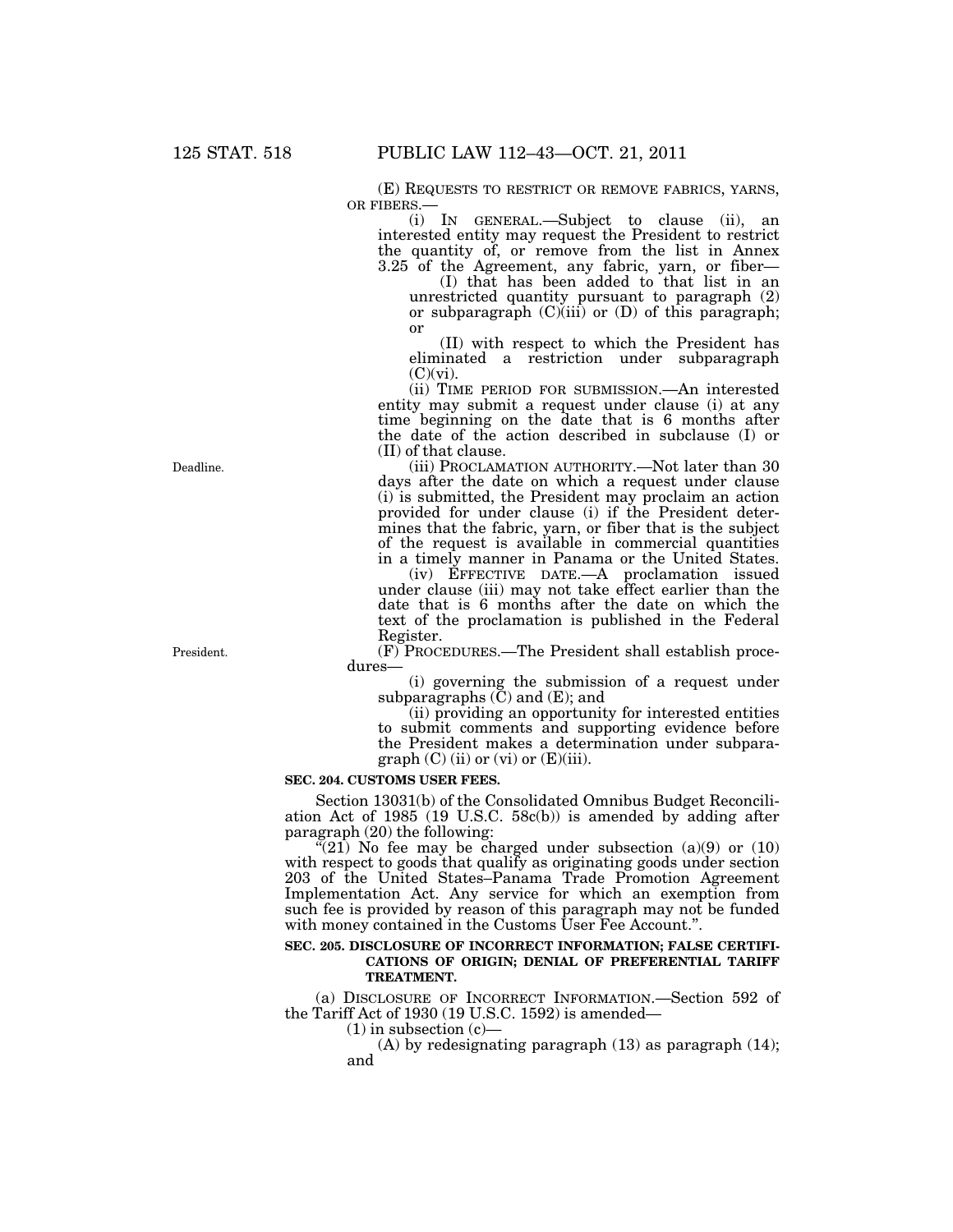(B) by inserting after paragraph (12) the following new paragraph:

"(13) PRIOR DISCLOSURE REGARDING CLAIMS UNDER THE UNITED STATES–PANAMA TRADE PROMOTION AGREEMENT.—An importer shall not be subject to penalties under subsection (a) for making an incorrect claim that a good qualifies as an originating good under section 203 of the United States– Panama Trade Promotion Agreement Implementation Act if the importer, in accordance with regulations issued by the Secretary of the Treasury, promptly and voluntarily makes a corrected declaration and pays any duties owing with respect to that good.''; and

(2) by adding at the end the following new subsection: ''(l) FALSE CERTIFICATIONS OF ORIGIN UNDER THE UNITED

"(1) IN GENERAL.—Subject to paragraph  $(2)$ , it is unlawful for any person to certify falsely, by fraud, gross negligence, or negligence, in a Panama TPA certification of origin (as defined in section 508 of this Act) that a good exported from the United States qualifies as an originating good under the rules of origin provided for in section 203 of the United States– Panama Trade Promotion Agreement Implementation Act. The procedures and penalties of this section that apply to a violation of subsection (a) also apply to a violation of this subsection.

Applicability.

"(2) PROMPT AND VOLUNTARY DISCLOSURE OF INCORRECT INFORMATION.—No penalty shall be imposed under this subsection if, promptly after an exporter or producer that issued a Panama TPA certification of origin has reason to believe that such certification contains or is based on incorrect information, the exporter or producer voluntarily provides written notice of such incorrect information to every person to whom the certification was issued.

''(3) EXCEPTION.—A person shall not be considered to have violated paragraph (1) if—

 $\mathbf{H}^{\mathsf{u}}(A)$  the information was correct at the time it was provided in a Panama TPA certification of origin but was later rendered incorrect due to a change in circumstances; and

''(B) the person promptly and voluntarily provides written notice of the change in circumstances to all persons to whom the person provided the certification.'

(b) DENIAL OF PREFERENTIAL TARIFF TREATMENT.—Section 514 of the Tariff Act of 1930 (19 U.S.C. 1514) is amended by adding at the end the following new subsection:

"(I) DENIAL OF PREFERENTIAL TARIFF TREATMENT UNDER THE UNITED STATES–PANAMA TRADE PROMOTION AGREEMENT.—If U.S. Customs and Border Protection or U.S. Immigration and Customs Enforcement of the Department of Homeland Security finds indications of a pattern of conduct by an importer, exporter, or producer of false or unsupported representations that goods qualify under the rules of origin provided for in section 203 of the United States– Panama Trade Promotion Agreement Implementation Act, U.S. Customs and Border Protection, in accordance with regulations issued by the Secretary of the Treasury, may suspend preferential tariff treatment under the United States–Panama Trade Promotion Agreement to entries of identical goods covered by subsequent representations by that importer, exporter, or producer until U.S.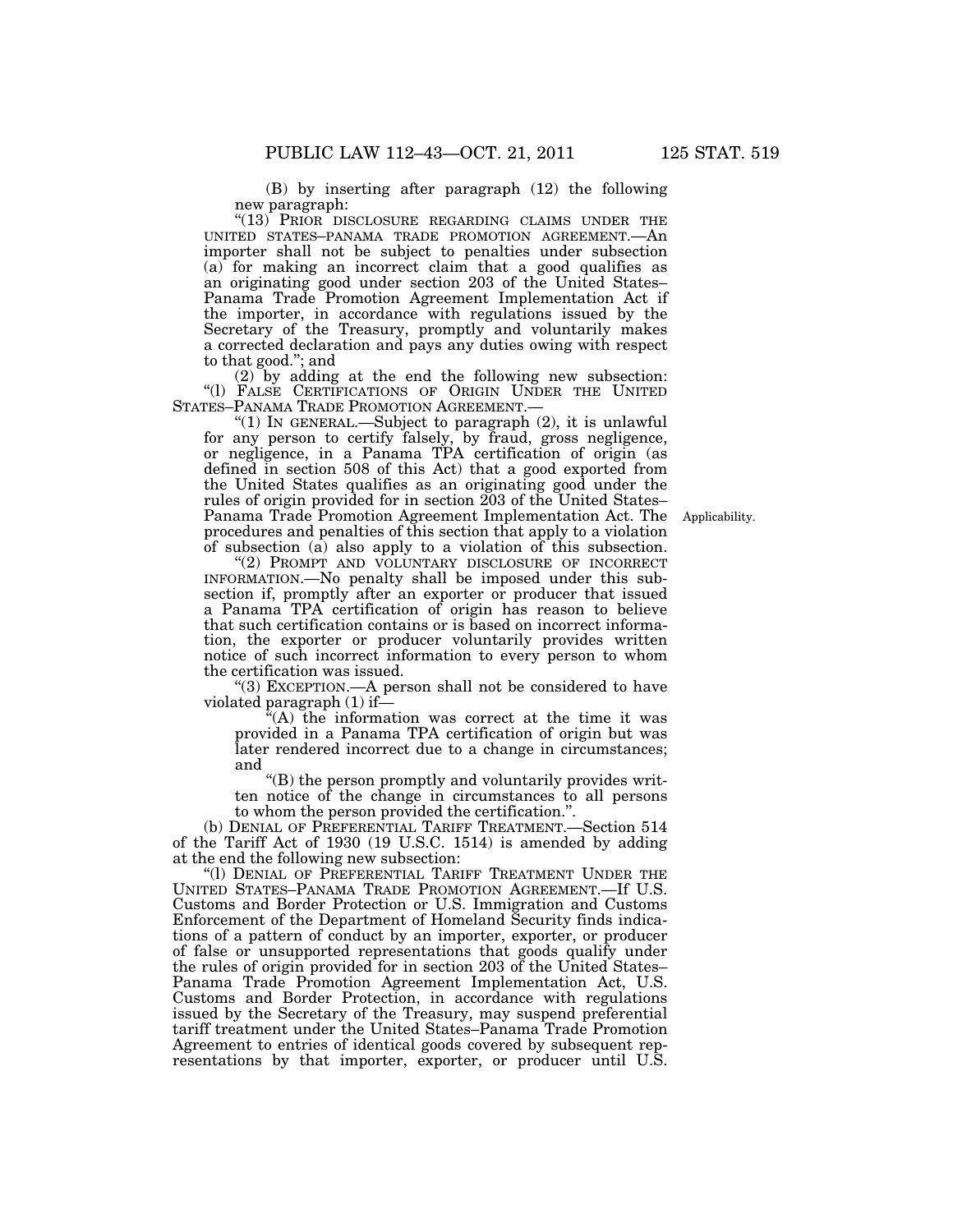Customs and Border Protection determines that representations of that person are in conformity with such section 203.''.

### **SEC. 206. RELIQUIDATION OF ENTRIES.**

Section 520(d) of the Tariff Act of 1930 (19 U.S.C. 1520(d)) is amended in the matter preceding paragraph (1)—

 $(1)$  by striking "or"; and

(2) by striking ''for which'' and inserting '', or section 203 of the United States–Panama Trade Promotion Agreement Implementation Act for which''.

#### **SEC. 207. RECORDKEEPING REQUIREMENTS.**

Section 508 of the Tariff Act of 1930 (19 U.S.C. 1508) is amended—

 $(1)$  by redesignating subsection  $(k)$  as subsection  $(l)$ ;

(2) by inserting after subsection (j) the following new subsection:

"(k) CERTIFICATIONS OF ORIGIN FOR GOODS EXPORTED UNDER THE UNITED STATES–PANAMA TRADE PROMOTION AGREEMENT.— ''(1) DEFINITIONS.—In this subsection:

''(A) RECORDS AND SUPPORTING DOCUMENTS.—The term 'records and supporting documents' means, with respect to an exported good under paragraph (2), records and documents related to the origin of the good, including—

''(i) the purchase, cost, and value of, and payment for, the good;

"(ii) the purchase, cost, and value of, and payment for, all materials, including indirect materials, used in the production of the good; and

''(iii) the production of the good in the form in which it was exported.

''(B) PANAMA TPA CERTIFICATION OF ORIGIN.—The term 'Panama TPA certification of origin' means the certification established under article 4.15 of the United States–Panama Trade Promotion Agreement that a good qualifies as an originating good under such Agreement.

"(2) EXPORTS TO PANAMA.—Any person who completes and issues a Panama TPA certification of origin for a good exported from the United States shall make, keep, and, pursuant to rules and regulations promulgated by the Secretary of the Treasury, render for examination and inspection all records and supporting documents related to the origin of the good (including the certification or copies thereof).

''(3) RETENTION PERIOD.—The person who issues a Panama TPA certification of origin shall keep the records and supporting documents relating to that certification of origin for a period of at least 5 years after the date on which the certification is issued.''; and

 $(3)$  in subsection  $(l)$ , as so redesignated, by striking " $(i)$ , or (j)" and inserting "(i), (j), or  $(k)$ ".

#### **SEC. 208. ENFORCEMENT RELATING TO TRADE IN TEXTILE OR APPAREL GOODS.**

(a) ACTION DURING VERIFICATION.—

(1) IN GENERAL.—If the Secretary of the Treasury requests the Government of Panama to conduct a verification pursuant to article 3.21 of the Agreement for purposes of making a determination under paragraph (2), the President may direct

Regulations.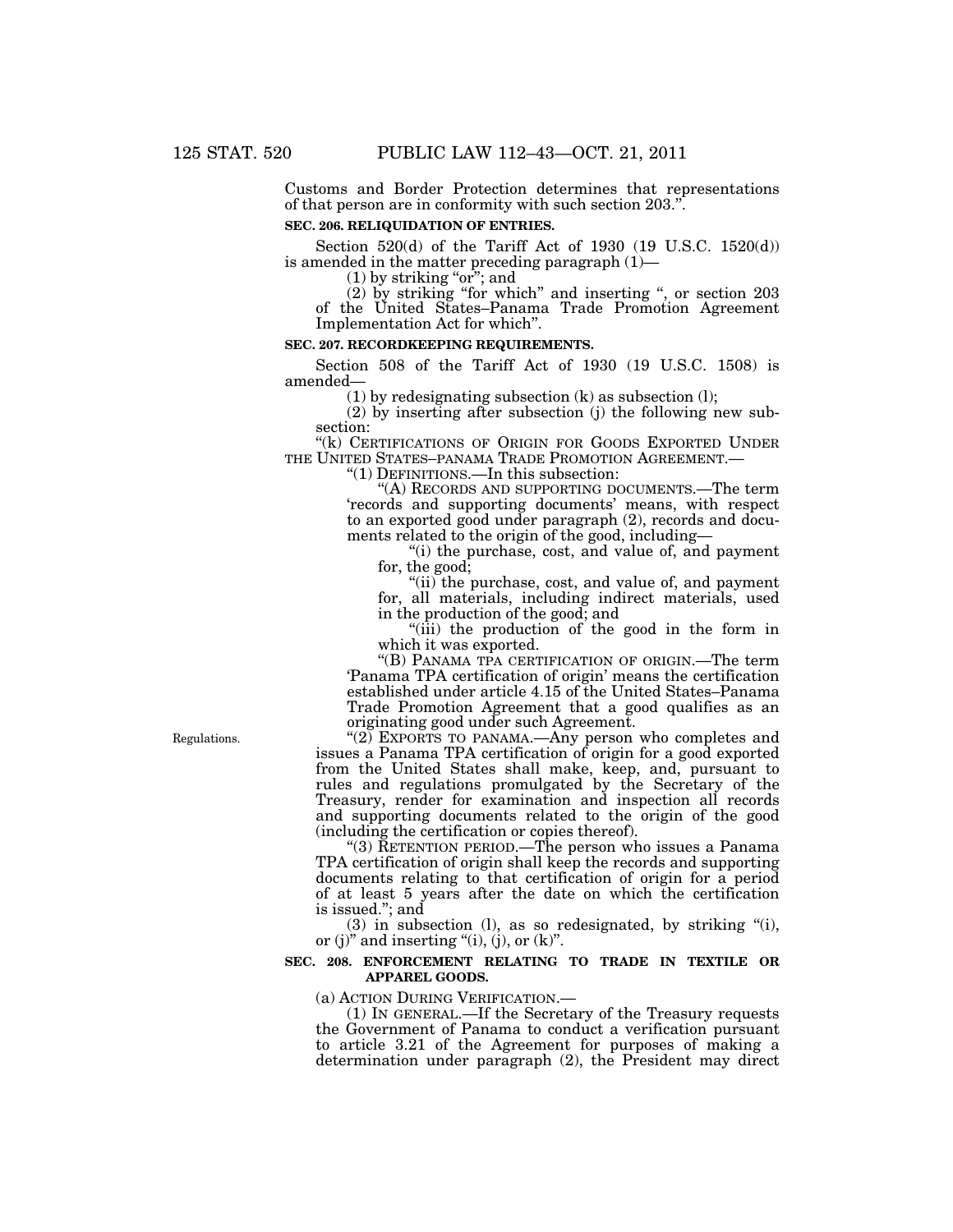the Secretary to take appropriate action described in subsection (b) while the verification is being conducted.

(2) DETERMINATION.—A determination under this paragraph is a determination of the Secretary that—

(A) an enterprise in Panama is complying with applicable customs laws, regulations, and procedures regarding trade in textile or apparel goods, or

(B) a claim that a textile or apparel good exported or produced by such enterprise—

(i) qualifies as an originating good under section 203, or

(ii) is a good of Panama,

is accurate.

(b) APPROPRIATE ACTION DESCRIBED.—Appropriate action under subsection  $(a)(1)$  includes—

(1) suspension of preferential tariff treatment under the Agreement with respect to—

(A) any textile or apparel good exported or produced by the person that is the subject of a verification under subsection (a)(1) regarding compliance described in subsection  $(a)(2)(A)$ , if the Secretary of the Treasury determines that there is insufficient information to support any claim for preferential tariff treatment that has been made with respect to any such good; or

(B) the textile or apparel good for which a claim of preferential tariff treatment has been made that is the subject of a verification under subsection  $(a)(1)$  regarding a claim described in subsection  $(a)(2)(B)$ , if the Secretary determines that there is insufficient information to support that claim;

(2) denial of preferential tariff treatment under the Agreement with respect to—

(A) any textile or apparel good exported or produced by the person that is the subject of a verification under subsection (a)(1) regarding compliance described in subsection  $(a)(2)(A)$ , if the Secretary determines that the person has provided incorrect information to support any claim for preferential tariff treatment that has been made with respect to any such good; or

(B) the textile or apparel good for which a claim of preferential tariff treatment has been made that is the subject of a verification under subsection  $(a)(1)$  regarding a claim described in subsection  $(a)(2)(B)$ , if the Secretary determines that a person has provided incorrect information to support that claim;

(3) detention of any textile or apparel good exported or produced by the person that is the subject of a verification under subsection (a)(1) regarding compliance described in subsection  $(a)(2)(A)$  or a claim described in subsection  $(a)(2)(B)$ , if the Secretary determines that there is insufficient information to determine the country of origin of any such good; and

(4) denial of entry into the United States of any textile or apparel good exported or produced by the person that is the subject of a verification under subsection  $(a)(1)$  regarding compliance described in subsection (a)(2)(A) or a claim described in subsection  $(a)(2)(B)$ , if the Secretary determines that the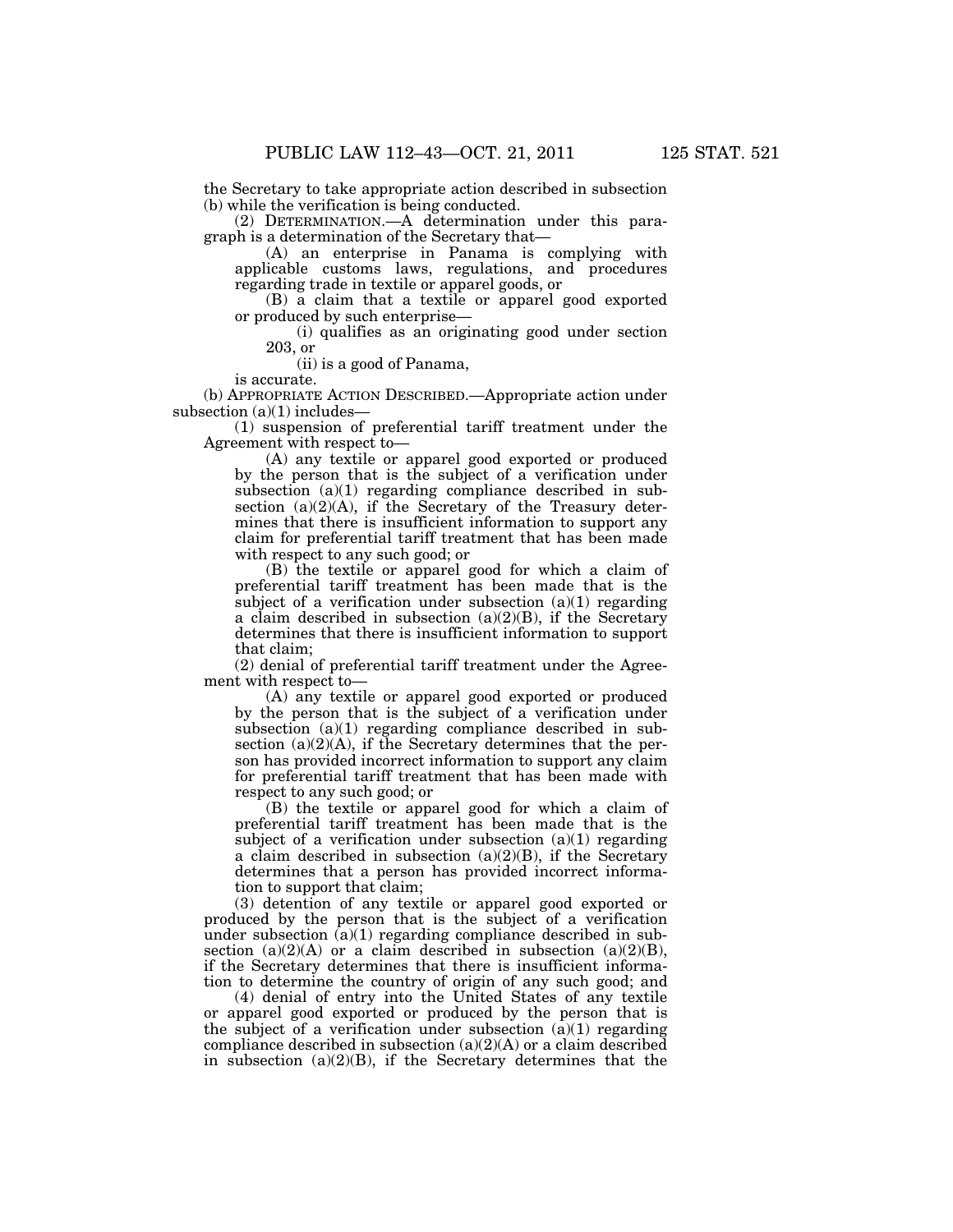person has provided incorrect information as to the country of origin of any such good.

(c) ACTION ON COMPLETION OF A VERIFICATION.—On completion of a verification under subsection (a), the President may direct the Secretary of the Treasury to take appropriate action described in subsection (d) until such time as the Secretary receives information sufficient to make the determination under subsection (a)(2) or until such earlier date as the President may direct.

(d) APPROPRIATE ACTION DESCRIBED.—Appropriate action under subsection (c) includes—

(1) denial of preferential tariff treatment under the Agreement with respect to—

(A) any textile or apparel good exported or produced by the person that is the subject of a verification under subsection (a)(1) regarding compliance described in subsection (a)(2)(A), if the Secretary of the Treasury determines that there is insufficient information to support, or that the person has provided incorrect information to support, any claim for preferential tariff treatment that has been made with respect to any such good; or

(B) the textile or apparel good for which a claim of preferential tariff treatment has been made that is the subject of a verification under subsection  $(a)(1)$  regarding a claim described in subsection  $(a)(2)(B)$ , if the Secretary determines that there is insufficient information to support, or that a person has provided incorrect information to support, that claim; and

(2) denial of entry into the United States of any textile or apparel good exported or produced by the person that is the subject of a verification under subsection  $(a)(1)$  regarding compliance described in subsection  $(a)(2)(A)$  or a claim described in subsection  $(a)(2)(B)$ , if the Secretary determines that there is insufficient information to determine, or that the person has provided incorrect information as to, the country of origin of any such good.

(e) PUBLICATION OF NAME OF PERSON.—In accordance with article 3.21.9 of the Agreement, the Secretary of the Treasury may publish the name of any person that the Secretary has determined—

(1) is engaged in intentional circumvention of applicable laws, regulations, or procedures affecting trade in textile or apparel goods; or

(2) has failed to demonstrate that it produces, or is capable of producing, the textile or apparel goods that are the subject of a verification under subsection  $(a)(1)$ .

#### **SEC. 209. REGULATIONS.**

The Secretary of the Treasury shall prescribe such regulations as may be necessary to carry out—

(1) subsections (a) through (n) of section 203;

(2) the amendment made by section 204; and

(3) any proclamation issued under section 203(o).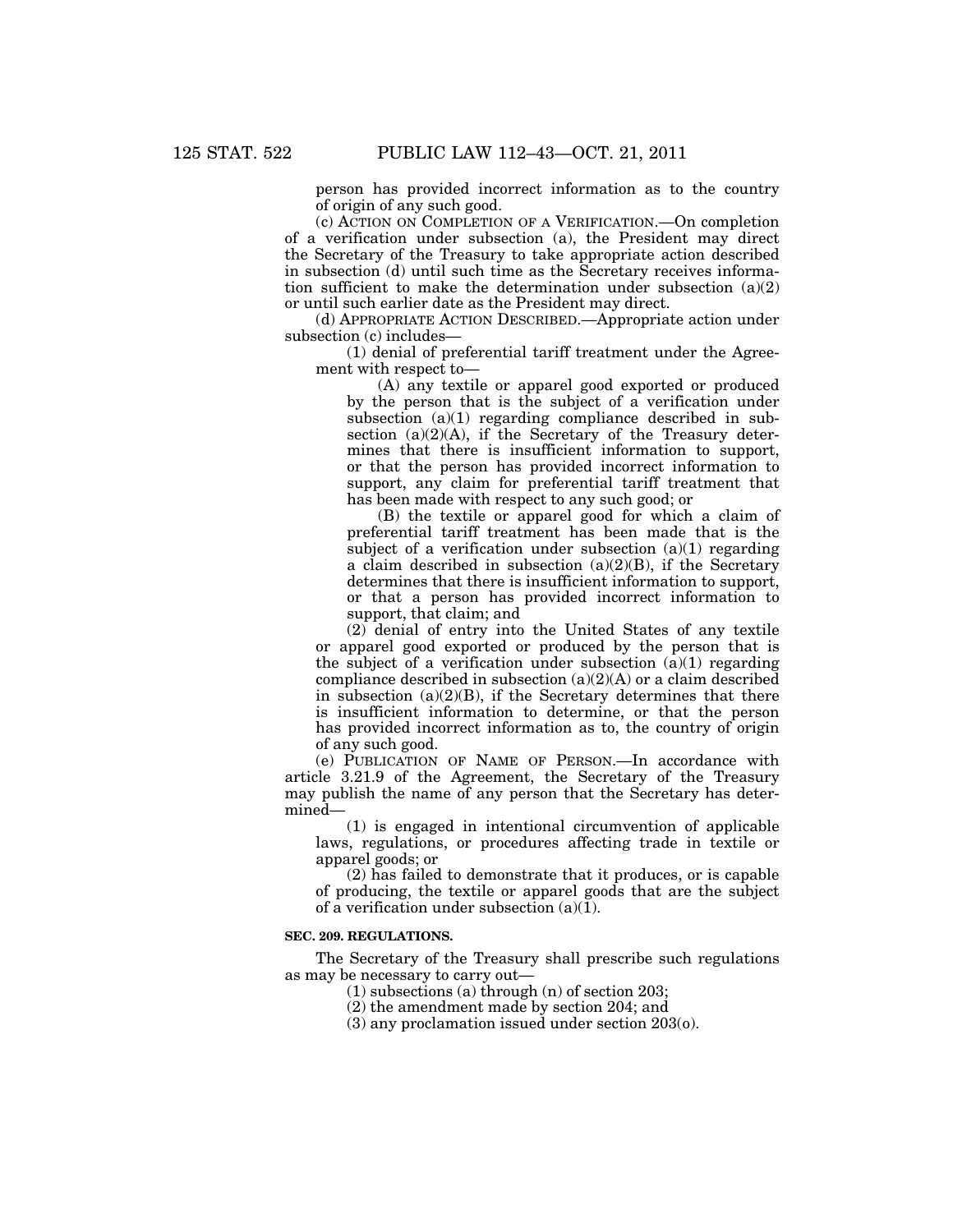### **TITLE III—RELIEF FROM IMPORTS**

#### **SEC. 301. DEFINITIONS.**

In this title:

(1) PANAMANIAN ARTICLE.—The term ''Panamanian article'' means an article that qualifies as an originating good under section 203(b).

(2) PANAMANIAN TEXTILE OR APPAREL ARTICLE.—The term ''Panamanian textile or apparel article'' means a textile or apparel good (as defined in section 3(4)) that is a Panamanian article.

# **Subtitle A—Relief From Imports Benefitting From the Agreement**

#### **SEC. 311. COMMENCING OF ACTION FOR RELIEF.**

(a) FILING OF PETITION.—A petition requesting action under this subtitle for the purpose of adjusting to the obligations of the United States under the Agreement may be filed with the Commission by an entity, including a trade association, firm, certified or recognized union, or group of workers, that is representative of an industry. The Commission shall transmit a copy of any petition filed under this subsection to the United States Trade Representative.

(b) INVESTIGATION AND DETERMINATION.—Upon the filing of a petition under subsection (a), the Commission, unless subsection (d) applies, shall promptly initiate an investigation to determine whether, as a result of the reduction or elimination of a duty provided for under the Agreement, a Panamanian article is being imported into the United States in such increased quantities, in absolute terms or relative to domestic production, and under such conditions that imports of the Panamanian article constitute a substantial cause of serious injury or threat thereof to the domestic industry producing an article that is like, or directly competitive with, the imported article.

(c) APPLICABLE PROVISIONS.—The following provisions of section 202 of the Trade Act of 1974 (19 U.S.C. 2252) apply with respect to any investigation initiated under subsection (b):

 $(1)$  Paragraphs  $(1)(B)$  and  $(3)$  of subsection  $(b)$ .

- (2) Subsection (c).
- (3) Subsection (i).

(d) ARTICLES EXEMPT FROM INVESTIGATION.—No investigation may be initiated under this section with respect to any Panamanian article if, after the date on which the Agreement enters into force, import relief has been provided with respect to that Panamanian article under this subtitle.

#### **SEC. 312. COMMISSION ACTION ON PETITION.**

(a) DETERMINATION.—Not later than 120 days after the date Deadline. on which an investigation is initiated under section 311(b) with respect to a petition, the Commission shall make the determination required under that section.

(b) APPLICABLE PROVISIONS.—For purposes of this subtitle, the provisions of paragraphs (1), (2), and (3) of section 330(d) of the Tariff Act of 1930 (19 U.S.C. 1330(d) (1), (2), and (3)) shall be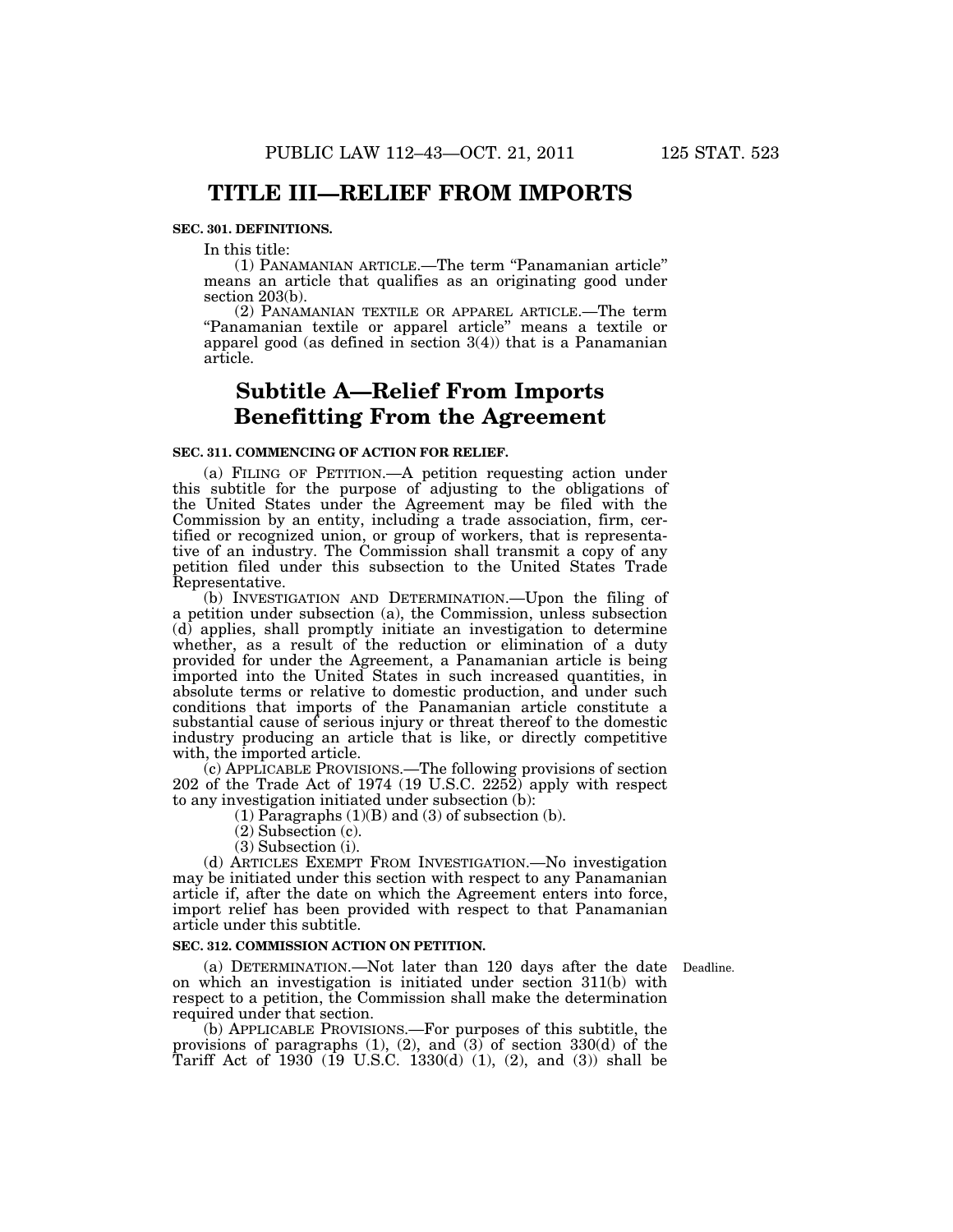applied with respect to determinations and findings made under this section as if such determinations and findings were made under section 202 of the Trade Act of 1974 (19 U.S.C. 2252).

(c) ADDITIONAL FINDING AND RECOMMENDATION IF DETERMINA-TION AFFIRMATIVE.—

(1) IN GENERAL.—If the determination made by the Commission under subsection (a) with respect to imports of an article is affirmative, or if the President may consider a determination of the Commission to be an affirmative determination as provided for under paragraph (1) of section 330(d) of the Tariff Act of 1930 (19 U.S.C.  $1330(d)(1)$ ), the Commission shall find, and recommend to the President in the report required under subsection (d), the amount of import relief that is necessary to remedy or prevent the injury found by the Commission in the determination and to facilitate the efforts of the domestic industry to make a positive adjustment to import competition.

(2) LIMITATION ON RELIEF.—The import relief recommended by the Commission under this subsection shall be limited to the relief described in section 313(c).

(3) VOTING; SEPARATE VIEWS.—Only those members of the Commission who voted in the affirmative under subsection (a) are eligible to vote on the proposed action to remedy or prevent the injury found by the Commission. Members of the Commission who did not vote in the affirmative may submit, in the report required under subsection (d), separate views regarding what action, if any, should be taken to remedy or prevent the injury.

 $(d)$  REPORT TO PRESIDENT.—Not later than the date that is 30 days after the date on which a determination is made under subsection (a) with respect to an investigation, the Commission shall submit to the President a report that includes—

(1) the determination made under subsection (a) and an explanation of the basis for the determination;

(2) if the determination under subsection (a) is affirmative, any findings and recommendations for import relief made under subsection (c) and an explanation of the basis for each recommendation; and

(3) any dissenting or separate views by members of the Commission regarding the determination referred to in paragraph (1) and any finding or recommendation referred to in paragraph (2).

(e) PUBLIC NOTICE.—Upon submitting a report to the President under subsection (d), the Commission shall promptly make public the report (with the exception of information which the Commission determines to be confidential) and shall publish a summary of the report in the Federal Register.

#### **SEC. 313. PROVISION OF RELIEF.**

(a) IN GENERAL.—Not later than the date that is 30 days after the date on which the President receives a report of the Commission in which the Commission's determination under section 312(a) is affirmative, or which contains a determination under section 312(a) that the President considers to be affirmative under paragraph (1) of section 330(d) of the Tariff Act of 1930 (19 U.S.C.  $1330(d)(1)$ , the President, subject to subsection (b), shall provide

Federal Register, publication.

President.

Deadline.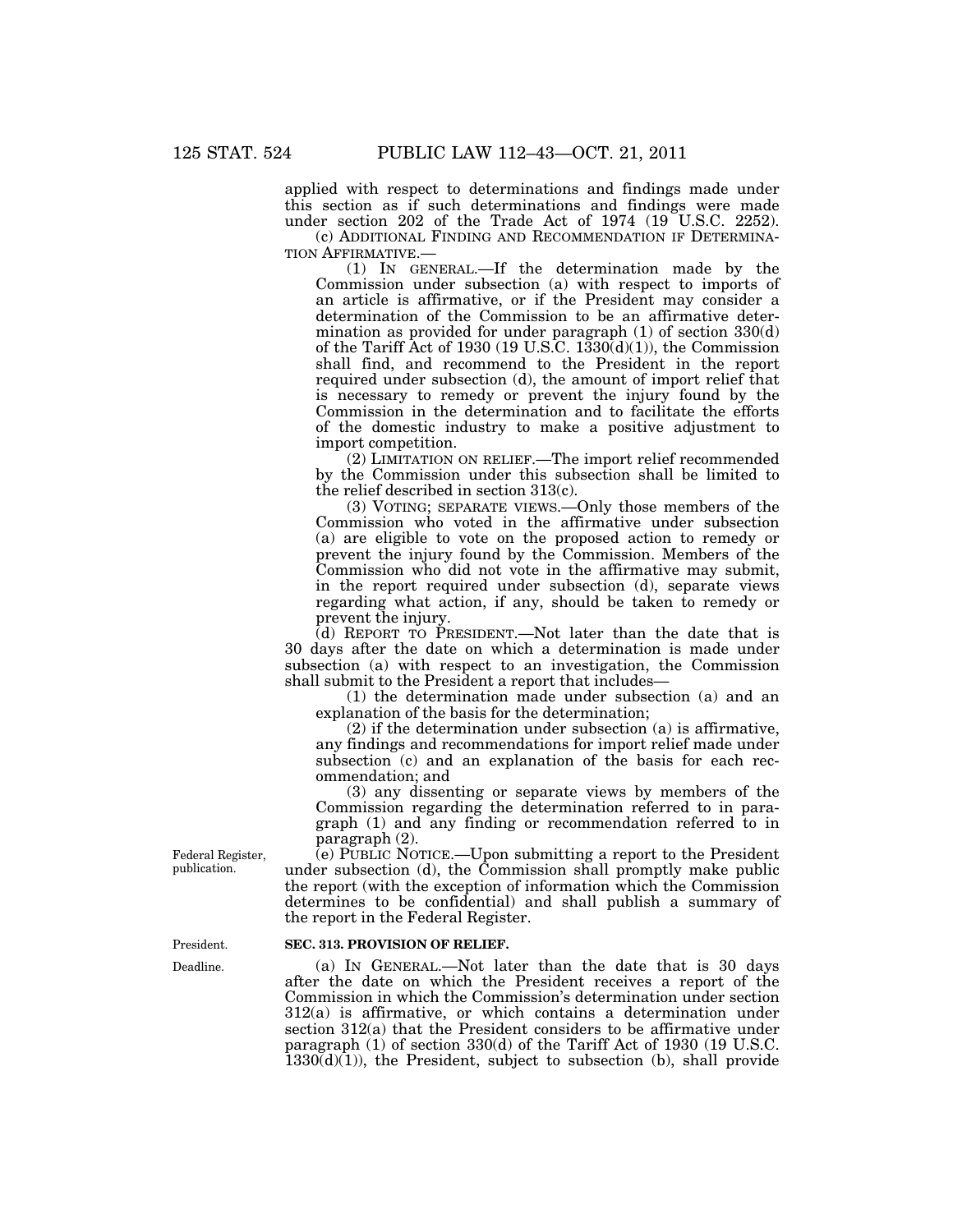relief from imports of the article that is the subject of such determination to the extent that the President determines necessary to remedy or prevent the injury found by the Commission and to facilitate the efforts of the domestic industry to make a positive adjustment to import competition.

(b) EXCEPTION.—The President is not required to provide import relief under this section if the President determines that the provision of the import relief will not provide greater economic and social benefits than costs.

(c) NATURE OF RELIEF.—

(1) IN GENERAL.—The import relief that the President is authorized to provide under this section with respect to imports of an article is as follows:

(A) The suspension of any further reduction provided for under Annex 3.3 of the Agreement in the duty imposed on the article.

(B) An increase in the rate of duty imposed on the article to a level that does not exceed the lesser of—

(i) the column 1 general rate of duty imposed under the HTS on like articles at the time the import relief is provided; or

(ii) the column 1 general rate of duty imposed under the HTS on like articles on the day before the date on which the Agreement enters into force.

(2) PROGRESSIVE LIBERALIZATION.—If the period for which import relief is provided under this section is greater than 1 year, the President shall provide for the progressive liberalization (described in article 8.2.3 of the Agreement) of such relief at regular intervals during the period of its application.

(d) PERIOD OF RELIEF.—

(1) IN GENERAL.—Subject to paragraph (2), any import relief that the President provides under this section may not, in the aggregate, be in effect for more than 4 years.

(2) EXTENSION.—

(A) IN GENERAL.—If the initial period for any import relief provided under this section is less than 4 years, the President, after receiving a determination from the Commission under subparagraph (B) that is affirmative, or which the President considers to be affirmative under paragraph (1) of section 330(d) of the Tariff Act of 1930  $(19 \text{ U.S.C. } 1330(d)(1))$ , may extend the effective period of any import relief provided under this section, subject to the limitation under paragraph (1), if the President determines that—

(i) the import relief continues to be necessary to remedy or prevent serious injury and to facilitate adjustment by the domestic industry to import competition; and

(ii) there is evidence that the industry is making a positive adjustment to import competition.

(B) ACTION BY COMMISSION.—

(i) INVESTIGATION.—Upon a petition on behalf of the industry concerned that is filed with the Commission not earlier than the date that is 9 months, and not later than the date that is 6 months, before the date on which any action taken under subsection (a)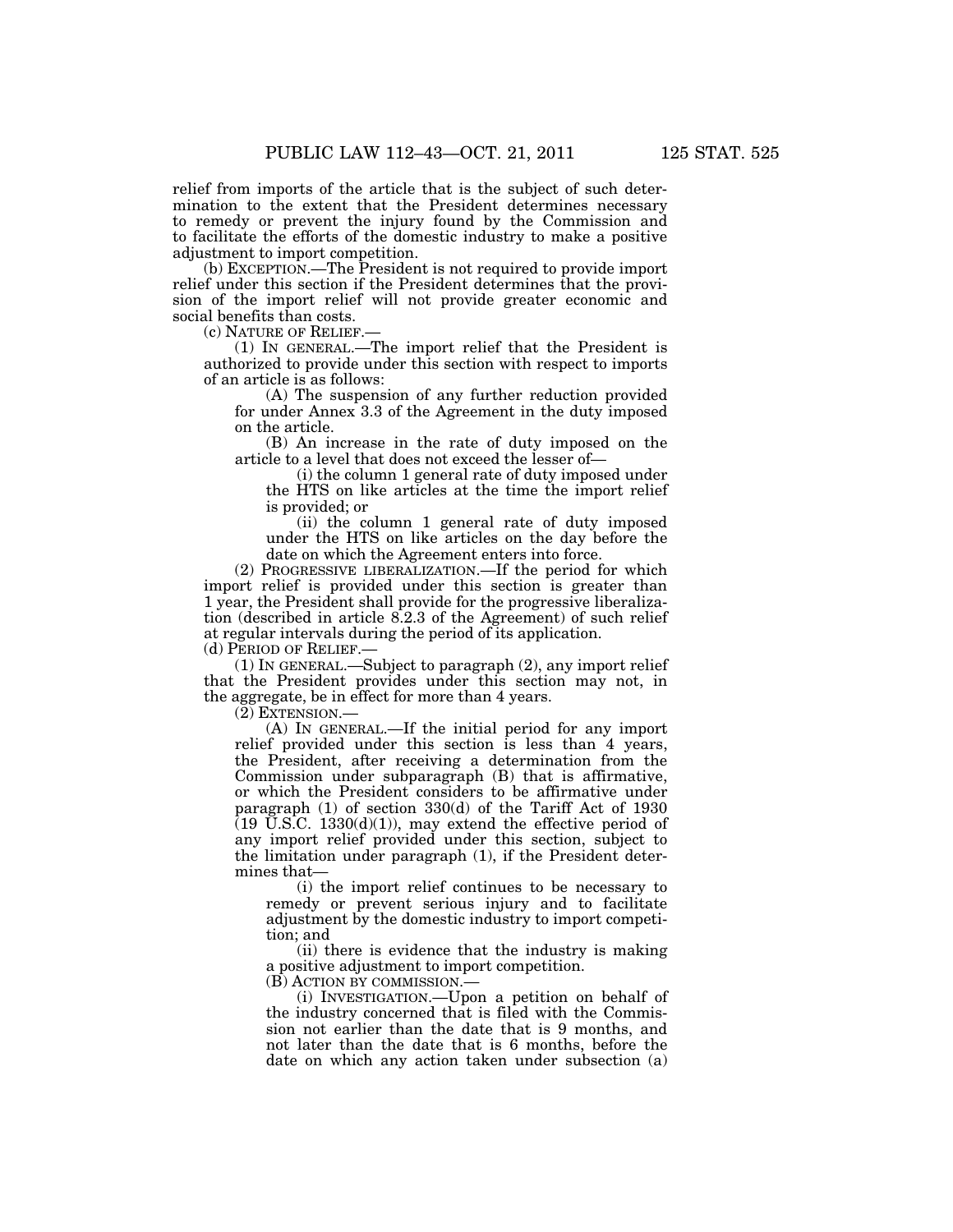Federal Register, publication.

is to terminate, the Commission shall conduct an investigation to determine whether action under this section continues to be necessary to remedy or prevent serious injury and whether there is evidence that the industry is making a positive adjustment to import competition.

(ii) NOTICE AND HEARING.—The Commission shall publish notice of the commencement of any proceeding under this subparagraph in the Federal Register and shall, within a reasonable time thereafter, hold a public hearing at which the Commission shall afford interested parties and consumers an opportunity to be present, to present evidence, and to respond to the presentations of other parties and consumers, and otherwise to be heard.

(iii) REPORT.—The Commission shall submit to the President a report on its investigation and determination under this subparagraph not later than 60 days before the action under subsection (a) is to terminate, unless the President specifies a different date.

(e) RATE AFTER TERMINATION OF IMPORT RELIEF.—When import relief under this section is terminated with respect to an article—

(1) the rate of duty on that article after such termination and on or before December 31 of the year in which such termination occurs shall be the rate that, according to the Schedule of the United States to Annex 3.3 of the Agreement, would have been in effect 1 year after the provision of relief under subsection (a); and

(2) the rate of duty for that article after December 31 of the year in which such termination occurs shall be, at the discretion of the President, either—

(A) the applicable rate of duty for that article set forth in the Schedule of the United States to Annex 3.3 of the Agreement; or

(B) the rate of duty resulting from the elimination of the tariff in equal annual stages ending on the date set forth in the Schedule of the United States to Annex

3.3 of the Agreement for the elimination of the tariff. (f) ARTICLES EXEMPT FROM RELIEF.—No import relief may be provided under this section on—

> (1) any article that is subject to import relief under— (A) subtitle B; or

> (B) chapter 1 of title II of the Trade Act of 1974 (19 U.S.C. 2251 et seq.); or

(2) any article on which an additional duty assessed under section 202(b) is in effect.

### **SEC. 314. TERMINATION OF RELIEF AUTHORITY.**

(a) GENERAL RULE.—Subject to subsection (b), no import relief may be provided under this subtitle after the date that is 10 years after the date on which the Agreement enters into force.

(b) EXCEPTION.—If an article for which relief is provided under this subtitle is an article for which the period for tariff elimination, set forth in the Schedule of the United States to Annex 3.3 of the Agreement, is greater than 10 years, no relief under this subtitle may be provided for that article after the date on which that period ends.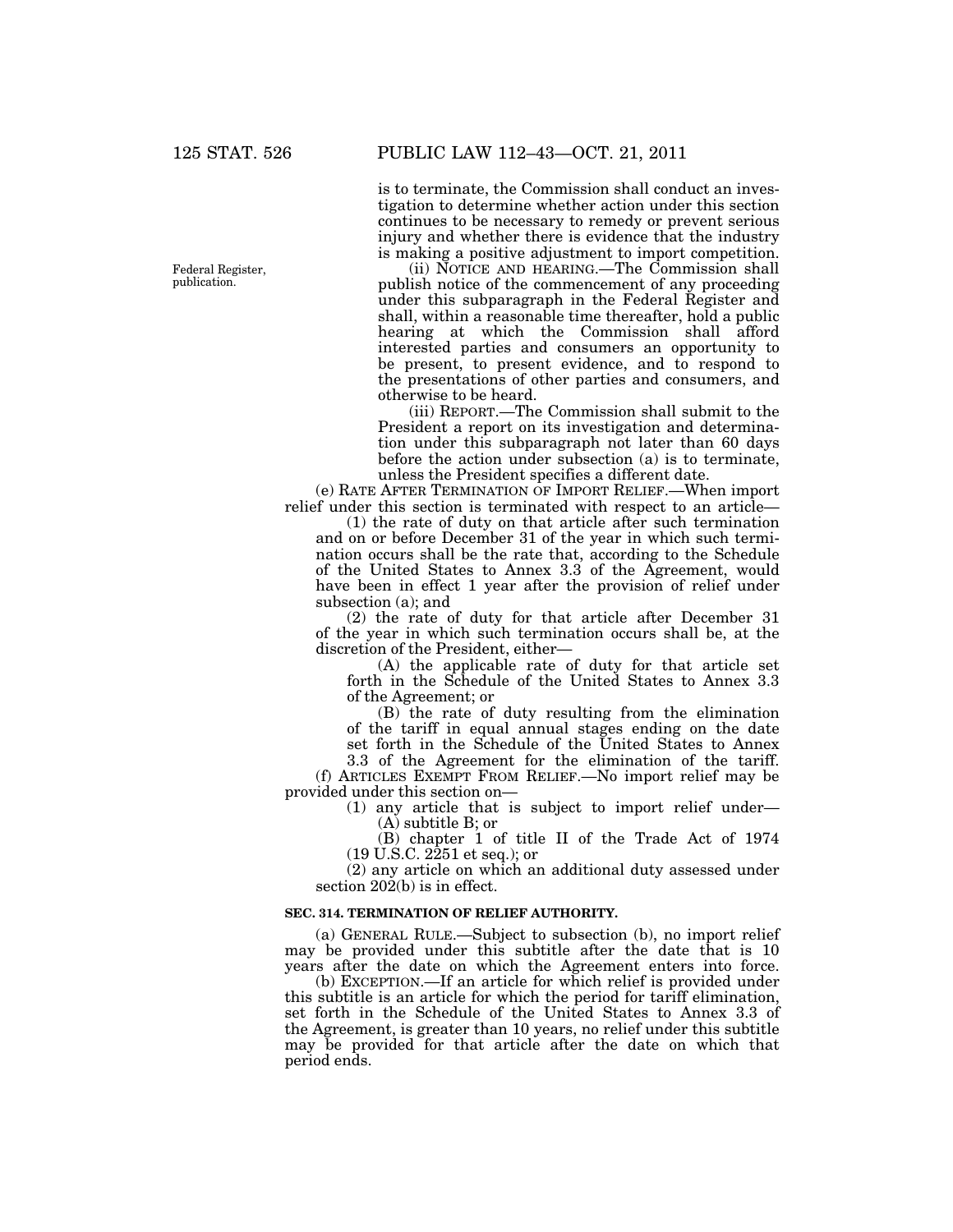#### **SEC. 315. COMPENSATION AUTHORITY.**

For purposes of section 123 of the Trade Act of 1974 (19 U.S.C. 2133), any import relief provided by the President under section 313 shall be treated as action taken under chapter 1 of title II of such Act (19 U.S.C. 2251 et seq.).

#### **SEC. 316. CONFIDENTIAL BUSINESS INFORMATION.**

Section  $202(a)(8)$  of the Trade Act of 1974 (19 U.S.C. 2252(a)(8)) is amended in the first sentence—

 $(1)$  by striking "and"; and

(2) by inserting before the period at the end '', and title III of the United States–Panama Trade Promotion Agreement Implementation Act''.

# **Subtitle B—Textile and Apparel Safeguard Measures**

#### **SEC. 321. COMMENCEMENT OF ACTION FOR RELIEF.**

(a) IN GENERAL.—A request for action under this subtitle for the purpose of adjusting to the obligations of the United States under the Agreement may be filed with the President by an interested party. Upon the filing of a request, the President shall review the request to determine, from information presented in the request, whether to commence consideration of the request.

(b) PUBLICATION OF REQUEST.—If the President determines that the request under subsection (a) provides the information necessary for the request to be considered, the President shall publish in the Federal Register a notice of commencement of consideration of the request, and notice seeking public comments regarding the request. The notice shall include a summary of the request and the dates by which comments and rebuttals must be received. **SEC. 322. DETERMINATION AND PROVISION OF RELIEF.** 

(a) DETERMINATION.— (1) IN GENERAL.—If a positive determination is made under section 321(b), the President shall determine whether, as a result of the elimination of a duty under the Agreement, a Panamanian textile or apparel article is being imported into the United States in such increased quantities, in absolute terms or relative to the domestic market for that article, and under such conditions as to cause serious damage, or actual threat thereof, to a domestic industry producing an article that is like, or directly competitive with, the imported article.

(2) SERIOUS DAMAGE.—In making a determination under paragraph (1), the President—

(A) shall examine the effect of increased imports on the domestic industry, as reflected in changes in such relevant economic factors as output, productivity, utilization of capacity, inventories, market share, exports, wages, employment, domestic prices, profits, and investment, no one of which is necessarily decisive; and

(B) shall not consider changes in consumer preference or changes in technology as factors supporting a determination of serious damage or actual threat thereof.

(3) DEADLINE FOR DETERMINATION.—The President shall make the determination under paragraph (1) not later than

President.

President.

Federal Register, publication. Notice.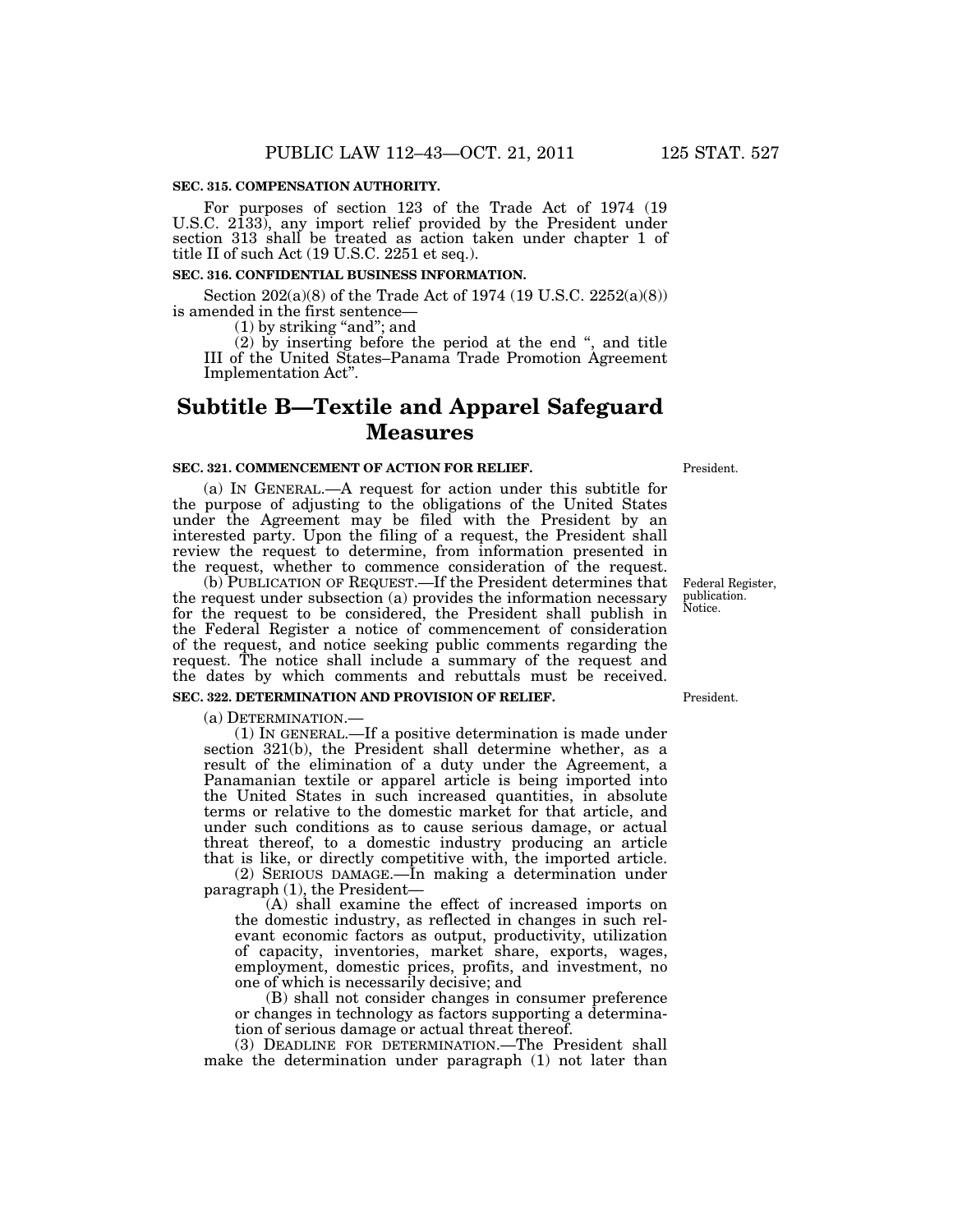30 days after the completion of any consultations held pursuant to article 3.24.4 of the Agreement.

(b) PROVISION OF RELIEF.—

(1) IN GENERAL.—If a determination under subsection (a) is affirmative, the President may provide relief from imports of the article that is the subject of such determination, as provided in paragraph (2), to the extent that the President determines necessary to remedy or prevent the serious damage and to facilitate adjustment by the domestic industry.

(2) NATURE OF RELIEF.—The relief that the President is authorized to provide under this subsection with respect to imports of an article is an increase in the rate of duty imposed on the article to a level that does not exceed the lesser of—

(A) the column 1 general rate of duty imposed under the HTS on like articles at the time the import relief is provided; or

(B) the column 1 general rate of duty imposed under the HTS on like articles on the day before the date on which the Agreement enters into force.

#### **SEC. 323. PERIOD OF RELIEF.**

(a) IN GENERAL.—Subject to subsection (b), any import relief that the President provides under section 322(b) may not, in the aggregate, be in effect for more than 3 years.

(b) EXTENSION.—If the initial period for any import relief provided under section 322 is less than 3 years, the President may extend the effective period of any import relief provided under that section, subject to the limitation set forth in subsection (a), if the President determines that—

(1) the import relief continues to be necessary to remedy or prevent serious damage and to facilitate adjustment by the domestic industry to import competition; and

(2) there is evidence that the industry is making a positive adjustment to import competition.

#### **SEC. 324. ARTICLES EXEMPT FROM RELIEF.**

The President may not provide import relief under this subtitle with respect to an article if—

(1) import relief previously has been provided under this subtitle with respect to that article; or

(2) the article is subject to import relief under—

(A) subtitle A; or

(B) chapter 1 of title II of the Trade Act of 1974 (19 U.S.C. 2251 et seq.).

#### **SEC. 325. RATE AFTER TERMINATION OF IMPORT RELIEF.**

On the date on which import relief under this subtitle is terminated with respect to an article, the rate of duty on that article shall be the rate that would have been in effect but for the provision of such relief.

#### **SEC. 326. TERMINATION OF RELIEF AUTHORITY.**

No import relief may be provided under this subtitle with respect to any article after the date that is 5 years after the date on which the Agreement enters into force.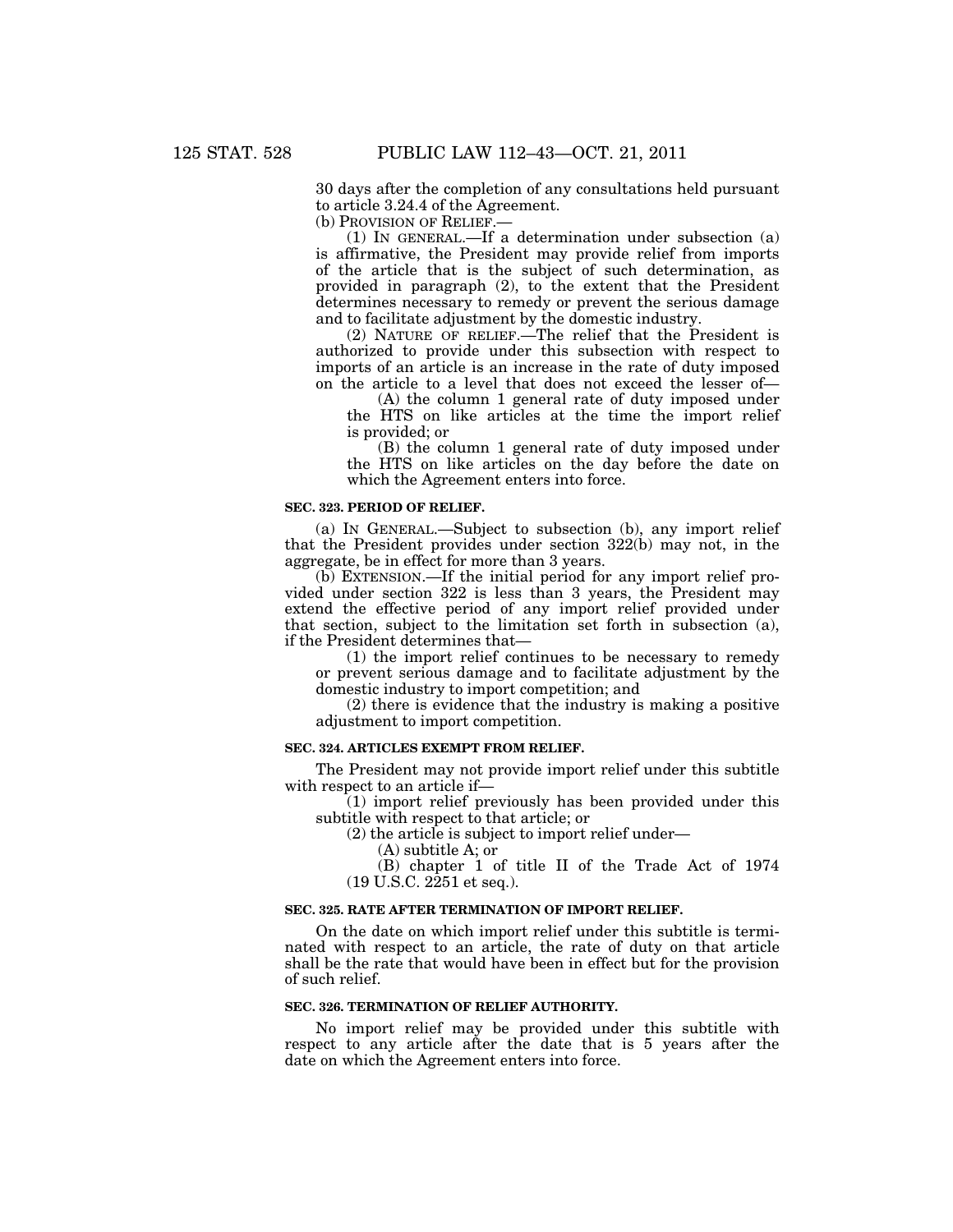#### **SEC. 327. COMPENSATION AUTHORITY.**

For purposes of section 123 of the Trade Act of 1974 (19 U.S.C. 2133), any import relief provided by the President under this subtitle shall be treated as action taken under chapter 1 of title II of such Act (19 U.S.C. 2251 et seq.).

#### **SEC. 328. CONFIDENTIAL BUSINESS INFORMATION.**

The President may not release information received in connection with an investigation or determination under this subtitle which the President considers to be confidential business information unless the party submitting the confidential business information had notice, at the time of submission, that such information would be released by the President, or such party subsequently consents to the release of the information. To the extent a party submits confidential business information, the party shall also provide a nonconfidential version of the information in which the confidential business information is summarized or, if necessary, deleted.

# **Subtitle C—Cases Under Title II of the Trade Act of 1974**

#### **SEC. 331. FINDINGS AND ACTION ON PANAMANIAN ARTICLES.**

(a) EFFECT OF IMPORTS.—If, in any investigation initiated under chapter 1 of title II of the Trade Act of 1974 (19 U.S.C. 2251 et seq.), the Commission makes an affirmative determination (or a determination which the President may treat as an affirmative determination under such chapter by reason of section 330(d) of the Tariff Act of 1930 (19 U.S.C. 1330(d))), the Commission shall also find (and report to the President at the time such injury determination is submitted to the President) whether imports of the Panamanian article are a substantial cause of serious injury or threat thereof.

(b) PRESIDENTIAL DETERMINATION REGARDING IMPORTS OF PAN-AMANIAN ARTICLES.—In determining the nature and extent of action to be taken under chapter 1 of title II of the Trade Act of 1974 (19 U.S.C. 2251 et seq.), the President may exclude from the action Panamanian articles with respect to which the Commission has made a negative finding under subsection (a).

# **TITLE IV—MISCELLANEOUS**

#### **SEC. 401. ELIGIBLE PRODUCTS.**

Section 308(4)(A) of the Trade Agreements Act of 1979 (19 U.S.C.  $2518(4)(A)$  is amended–

 $(1)$  by striking "or" at the end of clause (viii);

(2) by striking the period at the end of clause (ix) and inserting ''; or''; and

(3) by adding at the end the following new clause:

" $(x)$  a party to the United States–Panama Trade" Promotion Agreement, a product or service of that country or instrumentality which is covered under that agreement for procurement by the United States.''.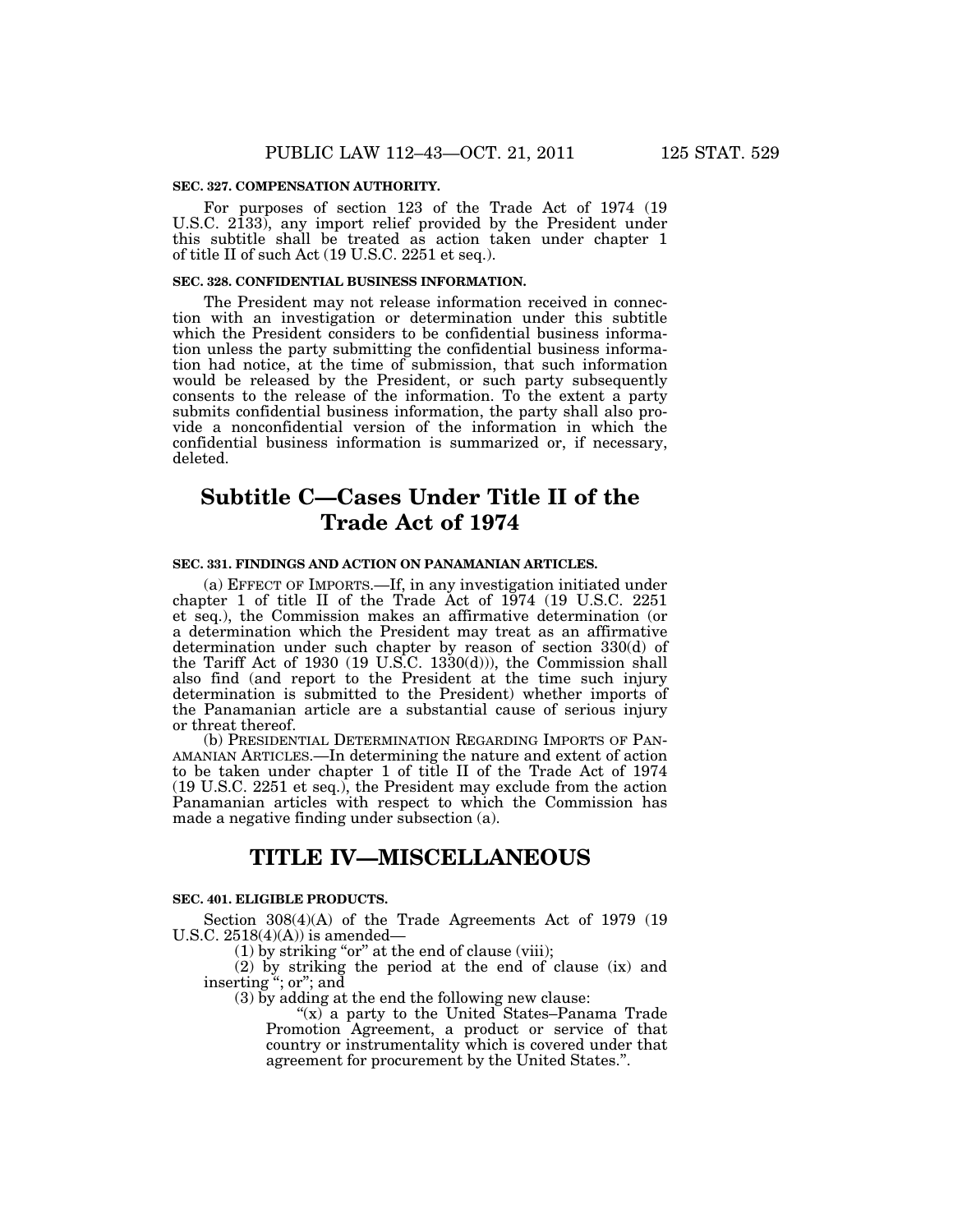#### **SEC. 402. MODIFICATION TO THE CARIBBEAN BASIN ECONOMIC RECOVERY ACT.**

(a) IN GENERAL.—Section 212(b) of the Caribbean Basin Economic Recovery Act (19 U.S.C. 2702(b)) is amended by striking "Panama" from the list of countries eligible for designation as beneficiary countries.

(b) EFFECTIVE DATE.—The amendment made by subsection (a) takes effect on the date on which the President terminates the designation of Panama as a beneficiary country pursuant to section  $201(a)(3)$  of this Act.

# **TITLE V—OFFSETS**

#### **SEC. 501. EXTENSION OF CUSTOMS USER FEES.**

Section 13031(j)(3) of the Consolidated Omnibus Budget Reconciliation Act of 1985 (19 U.S.C.  $58c(j)(3)$ ) is amended by adding at the end the following:

"(D) Notwithstanding subparagraph  $(B)(i)$ , fees may be charged under paragraphs (1) through (8) of subsection (a) during the period beginning on September 1, 2021, and ending on September 30, 2021.''.

#### **SEC. 502. TIME FOR PAYMENT OF CORPORATE ESTIMATED TAXES.**

Notwithstanding section 6655 of the Internal Revenue Code of 1986, in the case of a corporation with assets of not less than \$1,000,000,000 (determined as of the end of the preceding taxable year)—

(1) the amount of any required installment of corporate estimated tax which is otherwise due in July, August, or September of 2012 shall be increased by 0.25 percent of such amount (determined without regard to any increase in such amount not contained in such Code);

(2) the amount of any required installment of corporate estimated tax which is otherwise due in July, August, or September of 2016 shall be increased by 0.25 percent of such amount (determined without regard to any increase in such amount not contained in such Code); and